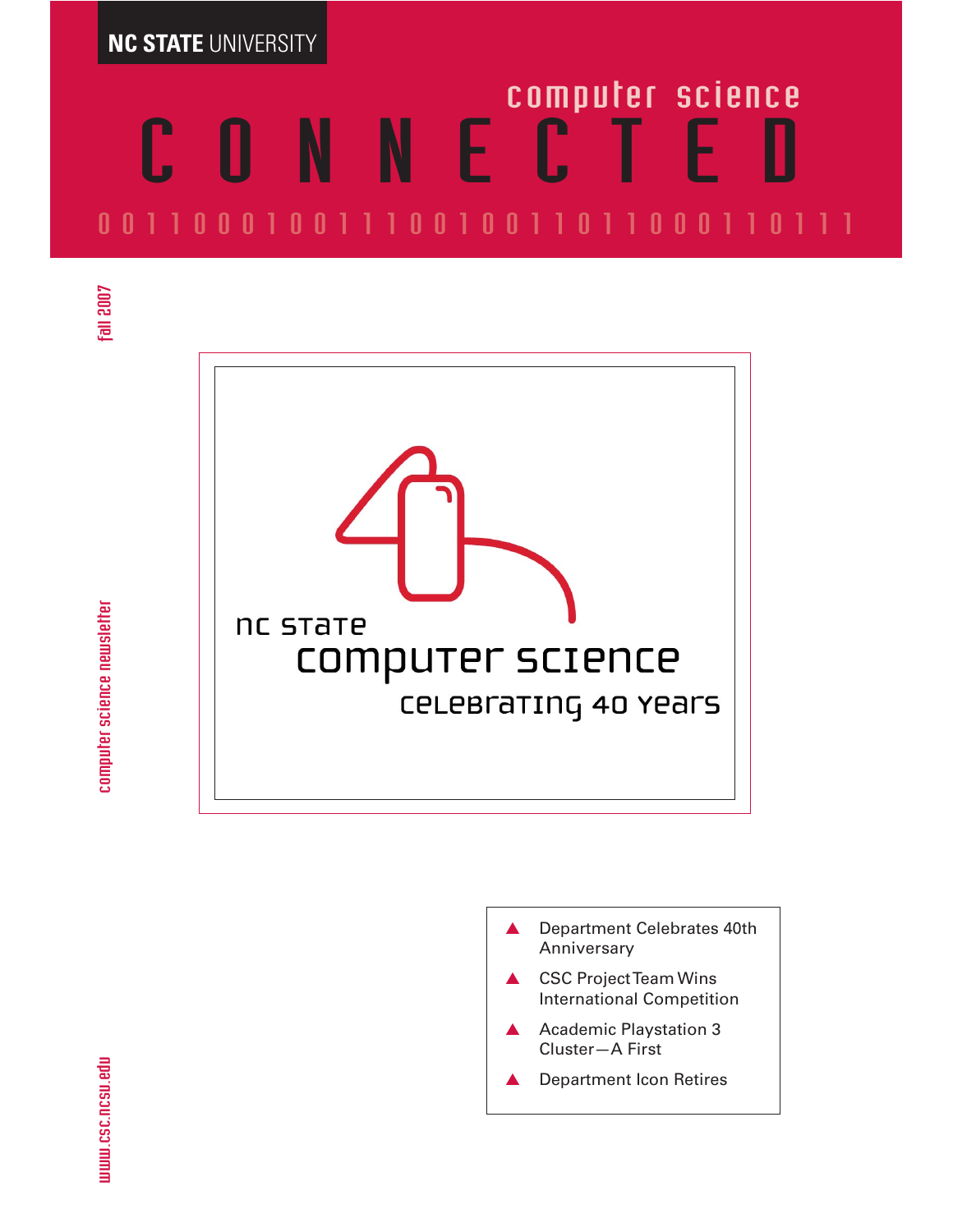# **In This Issue**

# **Upcoming Events**

| Aug. 22    | - First Day of Classes for Fall Semester                                         |
|------------|----------------------------------------------------------------------------------|
| Sept. 11   | - Steven Scullen III, Fidelity Investments<br>Leadership in Technology Series    |
| Oct. 2     | - ePartners Career Connections Event                                             |
| Oct. 3     | - Fall Engineering Career Fair                                                   |
| Oct. $5-7$ | - Geek-a-thon                                                                    |
| Oct. 16    | - Matthew Szulik, Fidelity Investments Leadership<br>in Technology Series        |
|            | Oct. 17-18 - Minority Career Fair                                                |
| Oct. 20    | - NC State Open House                                                            |
| Oct. 25    | - 40th Year Technical Symposium & Celebration                                    |
| Oct. 27    | - NCSU Homecoming & Alumni Tailgate Party                                        |
| Nov. 14    | - Frank Plastina, Fidelity Investments Leadership in<br><b>Technology Series</b> |
| Dec.19     | - Fall Commencement & Diploma Ceremony                                           |

On the front cover: The Computer Science department will celebrate its 40th anniversary this year with a variety of events.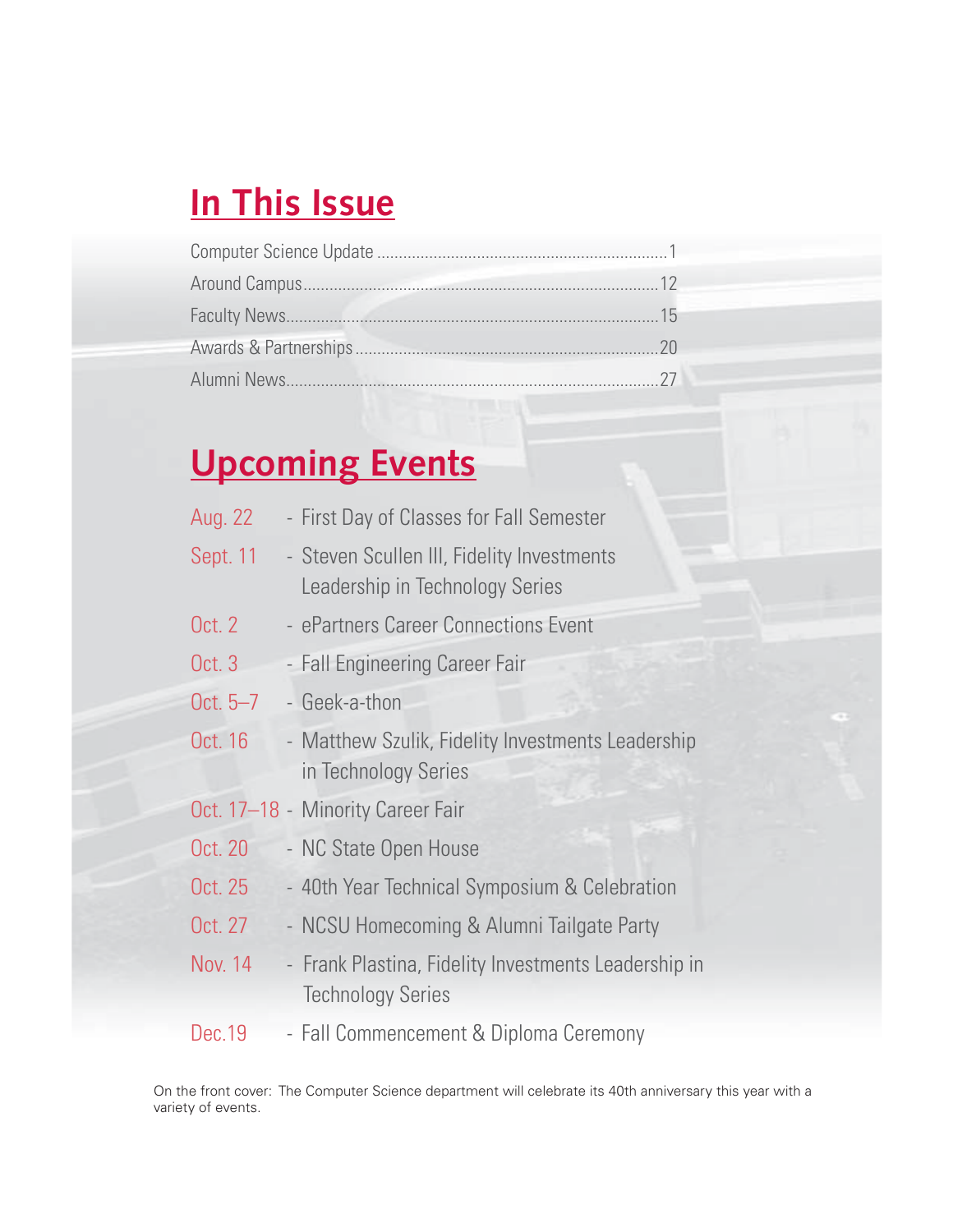# **From the Department Head**



This is a historic year for the NC State Department of Computer Science from many perspectives. Our faculty and students have achieved great results, our graduate program enrollment and PhD production have reached record

levels, research projects and funding continue to increase, and industry demand for our undergraduates has increased significantly. The crowning achievement is the fact that in 2007 we officially celebrate our 40th year as a computer science department. This issue of *Connected* highlights success stories from the past year and provides an overview of our 40th Year celebration plans.

Our Senior Design Center program, under the direction of Dr. Bob Fornaro and Margaret Heil, has developed a strong reputation. Last summer a multidisciplinary project team from NC State won the top prize in the IEEE Computer Society International Design Competition (CSIDC) 2006 World Finals. Not only were they the first team from a U.S. university to win this prestigious competition, but no other university in the world has won the competition in consecutive years.

During 2006–2007, faculty and students received many prestigious awards and accolades: Dr. Donald Bitzer was inducted into the Consumer Electronics Hall of Fame. Drs. Frank Mueller, Harry Perros and Laurie Williams received IBM Faculty Awards. Dr. Annie Antón was appointed to serve on the Department of Homeland Security's Data Privacy and Integrity Advisory Committee. Dr. Michael Young was named editor-in-chief of the Journal of Game Development. In June 2007, the Virtual Computing Lab was awarded the Computerworld Honors Program Laureate Medal for technical innovation, and in September it was the finalist in the "Servers and Virtualization" category of the Infrastructure Management World Best Practices.

The graduate program continues to grow. In 2006–07, we conferred a record 18 PhD degrees, and the pipeline continues to grow. We received a record 1,030 applications for admission to the graduate program and expect the PhD enrollment to approach 150 and the overall graduate program enrollment to reach 430 for Fall 2007.

Our facilities now house over 40 research centers, teaching and research labs, and groups. Recent additions: the Center for Open Software Engineering (COSE), directed by Dr. Laurie Williams; the Digital Games Research Center (DGRC), directed by Dr. Michael Young; and the Center for Visualization and Analytics (CVA), directed by Theresa-Marie Rhyne and housed within the Renaissance Computing Institute (RENCI) Engagement Facility at NC State.

In the 2006–2007 academic year, we received about \$4M in new research funding. Overall research expenditures exceeded \$7.5M. Our active research grants exceed \$22M, ranking us in the Top 20 for sponsored research funding among CS departments in colleges of engineering.

The department ranks in the top ten in the nation in bachelor's degrees awarded, in faculty size, and in undergraduate enrollment, and in the top 20 in graduate enrollment among computer science programs in colleges of engineering. Our alumni population has grown to over 5,000. Industry demand for our students has never been higher; average starting salaries for our graduates is well over \$50,000.

The needs of the university, its colleges, and our department are great. To address critical needs, we are very proud that within our own department several new endowments were launched during the year to aid students, faculty, and programs.

Corporate partnerships continue to be a strength for the department. Over 60 companies are now partnering with the department, providing support and engagement, which has a very real impact on the quality and focus of the research and educational experience.

This fall, we celebrate 40 years of academic leadership in Computer Science at NC State University. There is something for everyone: a student-led hands-on "Geek-a-thon," a silent auction, a speakers series and a special technical symposium. Join us in celebrating this very special milestone.

As I complete my first full year as department head, I feel very fortunate to lead such a wonderful group of people who work so hard to make a difference in this world. Your involvement and support is greatly appreciated. Sincerely,

Wheel Jours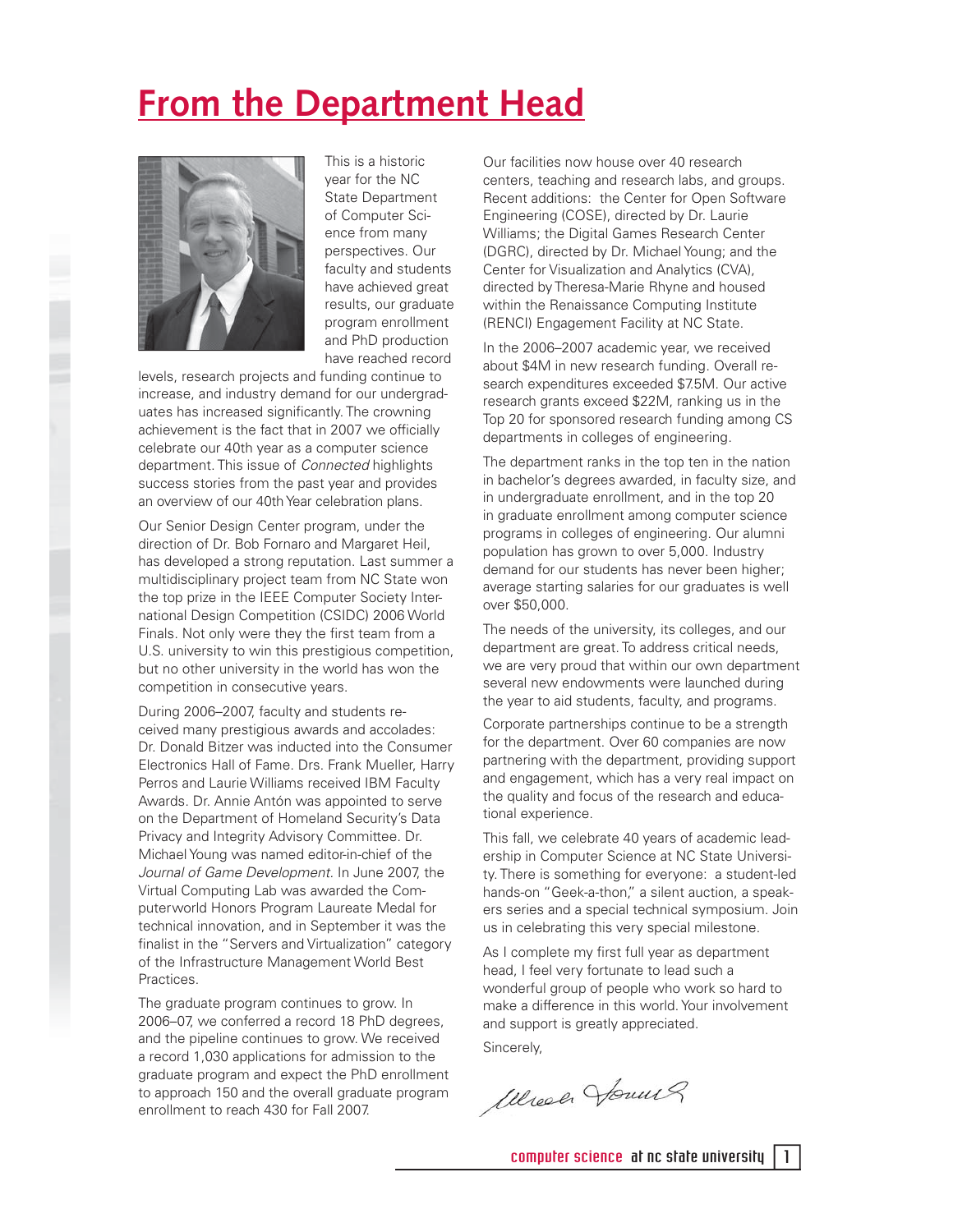#### **Computer Science Update**

# **CSC Project Team Wins International Competition Again**

For the second year in a row, an NC State Computer Science Senior Design Center project team won the **IEEE Computer Society's International Design Competition (CSIDC).**

Congratulations to multidisciplinary Senior Design Center project team members **Hunter Davis**  (CSC), **Eric Helms** (CSC/PY), **Josiah Gore** (CSC), and **Blake Lucas** (CSC/EE/CPE) for taking the \$20,000 top prize in the **CSIDC 2006 World Finals** held in Washington, DC on June 30–July 2, 2006.

The theme of the competition was "Preserving, Protecting and Enhancing the Environment." The NC State team's project application, SunRay, uses ray-tracing combined with a numerical model of solar radiation to calculate UV exposure for any 3D graphics image. This image can be of a plant, animal or human form.

The SunRay system collects real-time atmospheric data from a USDA-maintained sensor network as input to model calculations. Depletion of stratospheric ozone has created the potential for increased levels of dangerous UV radiation to strike the surface of the earth. SunRay is a research tool that provides detailed, simulated solar exposure data that is accurate and easy for a scientist to use. The goal of the tool is to assist the scientific community so that it can more effectively provide a convincing rationale to encourage the need for policy changes oriented toward protecting the environment.

**NC State is the only university to have won this prestigious competition, and the only university worldwide to have won in consecutive years**

The students also won the **Microsoft Software Engineering Award** (\$2,000) for the project that exemplified "the best use of good software engineering principles to the design and testing of their prototype."

NC State mentors for this project were Dr. Robert Fornaro and Ms. Margaret Heil (director and associate director of the Computer Science Senior Design Center). Mr. John Streicher (National



*From left: Dr. Bob Fornaro, Blake Lucas, Josiah Gore, John Streicher, Eric Helms, Hunter Davis and Margaret Heil.*

Oceanic and Atmospheric Administration) also served as a mentor to the team. This is the second time in the past three years that one of the Senior Design Center project teams competing in the CSIDC has been selected as one of the top 10 in the world. The 2005 team won first place with NEAT: Networks for Endangered Animal Tracking, and the 2003 team placed third in the world with their *Diet Download* project. ▲

### **Distributed Computing— Storage, Processing Power in Numbers**

In her office on Centennial Campus, Dr. Xiaosong **Ma** constantly hears the "whine of progress." It comes from researchers complaining about the difficulty of processing enormous amounts of experiment data, but it is the sound that drives the assistant professor

of computer science. "They are always coming here with their problems," the softspoken Ma says with a chuckle. "But their problems give me new areas to research." Computational science



and data mining are becoming more complex in research, making processing and analyzing the data more difficult, says Ma, who holds a joint faculty position at NC State and Oak Ridge National Laboratory (ORNL). Applications that used to generate data consuming gigabytes of storage now take up terabytes and soon will require petabytes (1 million gigabytes)—simply too much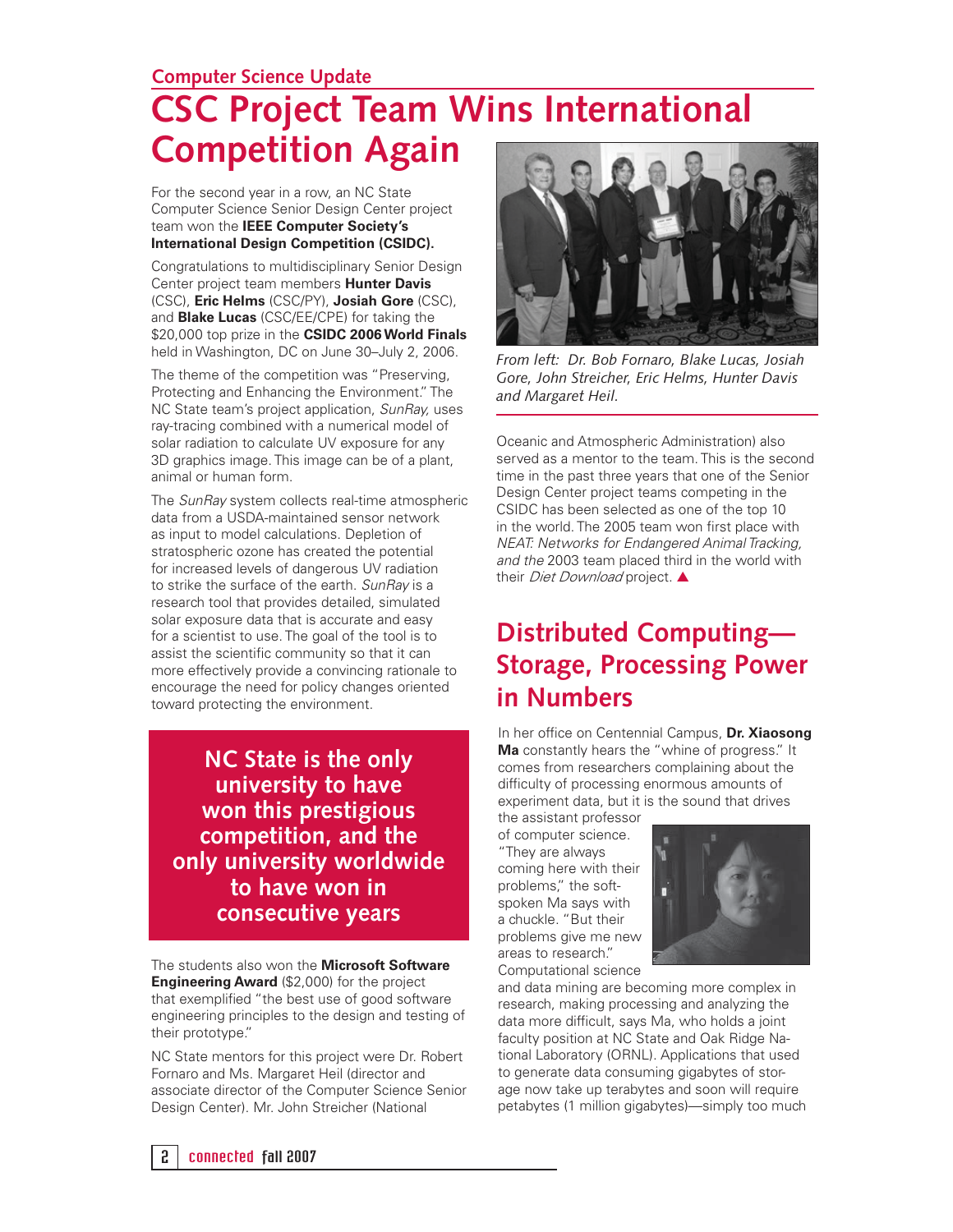### **Distributed Computing (continued)**

information for personal computers to handle. Using CAREER awards from the National Science Foundation and the Department of Energy, Ma is devising ways to tie dozens of computers together to handle the job.

Because more than half of the disk space on most personal computers usually sits idle, a giant cache of available space could be created by linking workstations in a particular department or building, Ma says. Together with assistant professor **Vincent Freeh** and scientists at ORNL, she has developed Project FreeLoader to borrow 50 gigabytes or so of unused storage from each computer to create a single "scratch space" where data sets from computer simulations could be held temporarily.

But storing the data is only half the battle. Professors tell Ma they also need the ability to analyze it but don't have anywhere near the needed computing power. Once again, there is power in numbers. Ma and Freeh are working on background computing systems that can process large projects on a network of computers while users continue to work on their individual desktops. The system monitors processing usage on each machine and automatically slows the background program when a user requires more speed for his or her work.

Ma also borrowed a page from multimedia producers to speed downloads and retrieve lost data quickly. Different pieces, or "stripes," of data are sent simultaneously to the linked computers from an archival system and are made available for processing before the download is complete. Only a portion of the data is cached, which saves storage space and simplifies data recovery if a computer in the network crashes, Ma said.

"Scientists need to do science, not computer science," she says. "We can help them do that." ▲

Adapted from the Fall 2006 issue of RESULTS magazine.

### **Martin Scholarship Endowed, Facility Dedicated**

On April 13, 2007 the NC State Department of Computer Science officially dedicated EBII Room 2336 as the **Donald Martin Computer Science Teaching Lab,** in memory of former department head, **Dr. Donald C. Martin.** 

This is the first space named for an individual within the Computer Science wing of EBII.

During the dedication ceremony, current department head **Dr. Mladen Vouk** spoke of Dr. Martin's legacy and contributions to the department and then unveiled the permanent plaque honoring Martin that is inside the room.

Special guests in attendance included Martin's widow, **Mrs. Doris Martin;** members of the **Strategic Advisory Board;** student **John Stille,** the first recipient of the **Donald and Doris Martin Scholarship Award;** alumnus **Jim Faulkner,**  whose generous support allowed for an early launch of the scholarship award; and **Joyce Hatch,** recent retiree and former director of Advising for the department. Many other faculty and staff were in attendance, many of whom shared reflections and humorous stories about their memories of Dr. Martin.

A reception in the **Progress Energy Conference Room** followed the dedication and unveiling activities.

It was a very memorable and touching tribute to a man who meant so much to our department.



*Mrs. Doris Martin shares time with inaugural scholarship recipient, John Stille.*

Martin served as department head for the Department of Computer Science from 1974 until 1986, providing critical leadership during the formative years of the department. While not the first department head, he is widely regarded as the "father of NC State Computer Science" since he was instrumental in laying the foundations of the department we know today.

Upon his death, Mrs. Martin established two scholarship endowments honoring her late husband, the **Donald C. and Doris J. Martin Scholarship in Computer Science** and the **Donald C. Martin Scholarship in Chemical Engineering.** ▲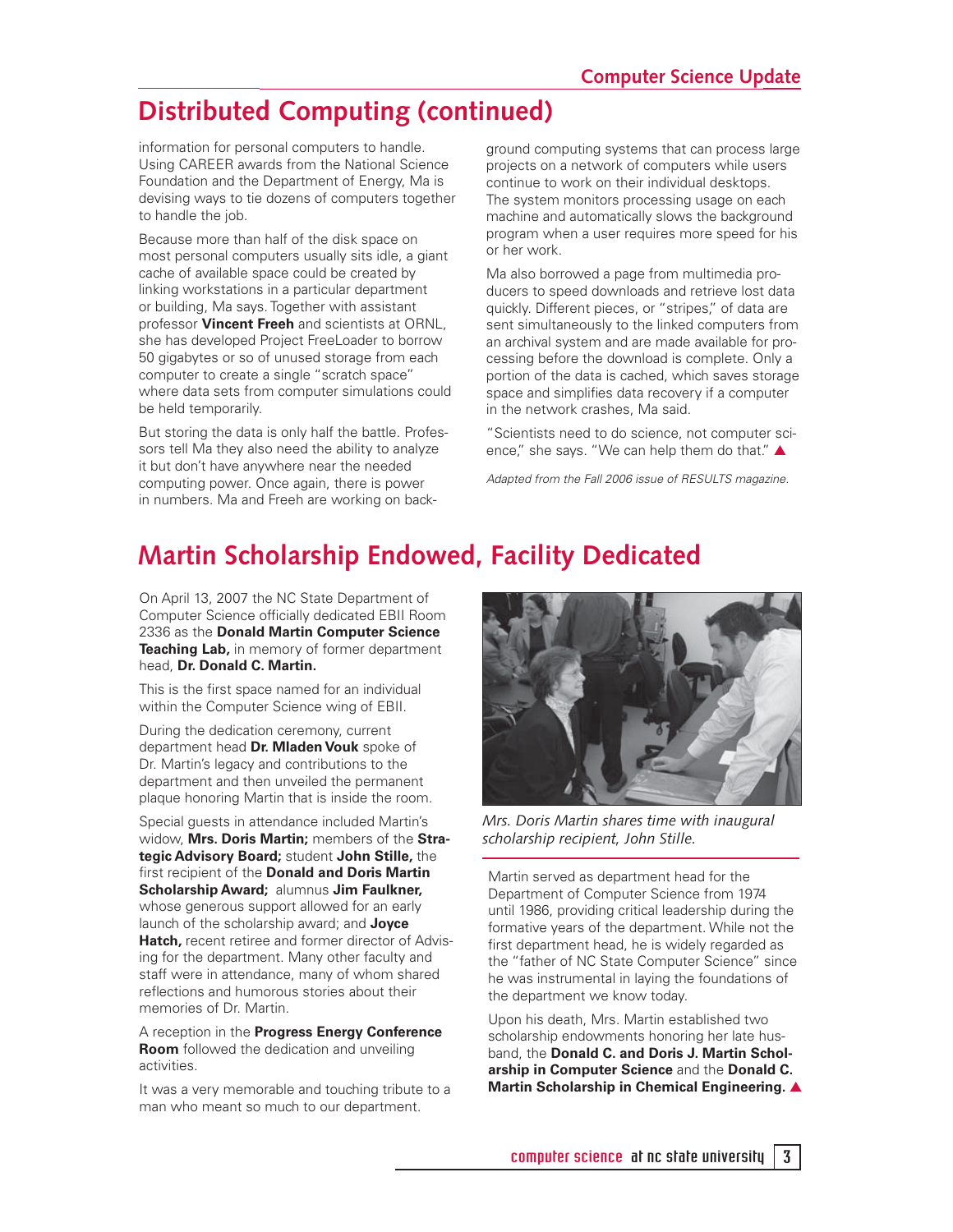#### **Computer Science Update**

# **Engineer Creates First Academic Playstation 3 Computing Cluster**

Dr. Frank Mueller releases the power of the Playstation 3 for science and education.

We've all seen the commercials for the blade servers touting the plug-in ease with the ability to organize data for an entire company. But at what price? At North Carolina State University, **Dr. Frank Mueller** imagined using the power of the new Sony Playstation 3 (PS3) to create a high-powered computing environment for a fraction of the cost.

Mueller, an associate professor of computer science, has built a supercomputing cluster capable of both high-performance computing and running the latest in computer gaming. His cluster of eight Sony PS3 machines—the first such academic cluster in the world—packs the power of a small supercomputer; but at a total cost of about \$5,000, it costs less than some desktop computers that have only a fraction of the computing power.

"Clusters are not new to the computing world," says Mueller. "Places like Google, the stock market, automotive design companies and scientists use clusters, but this is the first academic computing cluster built from Playstation 3s."

Mueller's PS3 cluster was realized after he spent a few hours one day in early January driving from store to store to purchase the eight machines for his cluster. When he had collected all eight, he returned to his lab at NC State and set to work building a supercomputing cluster.

"Scientific computing is just number crunching, which the PS3s are very good at given, the Cell processor and deploying them in a cluster," says Mueller. "Right now one limitation is the 512 megabyte RAM memory constraint, but it might be possible to retrofit more RAM. We just haven't cracked the case and explored that option yet." Another problem lies in limited speed for doubleprecision calculations required by scientific applications, but announcements for the next-generation Cell processor address this issue.

"In the computing world there is a list of the top 500 fastest computers," says Mueller. Currently the fastest is BlueGene/L, a supercomputer with over 130,000 processors at Lawrence Livermore National Laboratory. The PS3 cluster at NC State does not break into the top 500, but Mueller estimates that with approximately 10,000 PS3 machines anyone could create the fastest computer in the world—albeit with limited by single precision capabilities and networking constraints.

The Sony PS3 allows the Linux operating system to be installed, and IBM designed the programming environment for programming the Cell processor (including eight vectorization units), which combined tremendous computing power within a single PS3. According to Mueller, each PS3 unit contains six operational special-purpose cores for number crunching and one general-purpose core that is two-way multithreaded in his configuration; so the eight machines clustered have 64 logical processors, providing plenty of number-crunching ability in addition to running the latest games.



*Dr. Frank Mueller and the Sony Playstation 3 supercomputing cluster* 

"January 3 is the 'birth date' of this cluster," says Mueller. "Of course, here at NC State we will use it for educational purposes and for research. We are working with scientists to determine the needs and how our cluster can be used to their benefit. Our Computer Science faculty is already using the cluster to teach classes in operating systems—with parallel systems, compilers and gaming likely to follow." ▲

Clusters are not new to the computing world... but this is the first academic computing cluster built from Playstation 3s.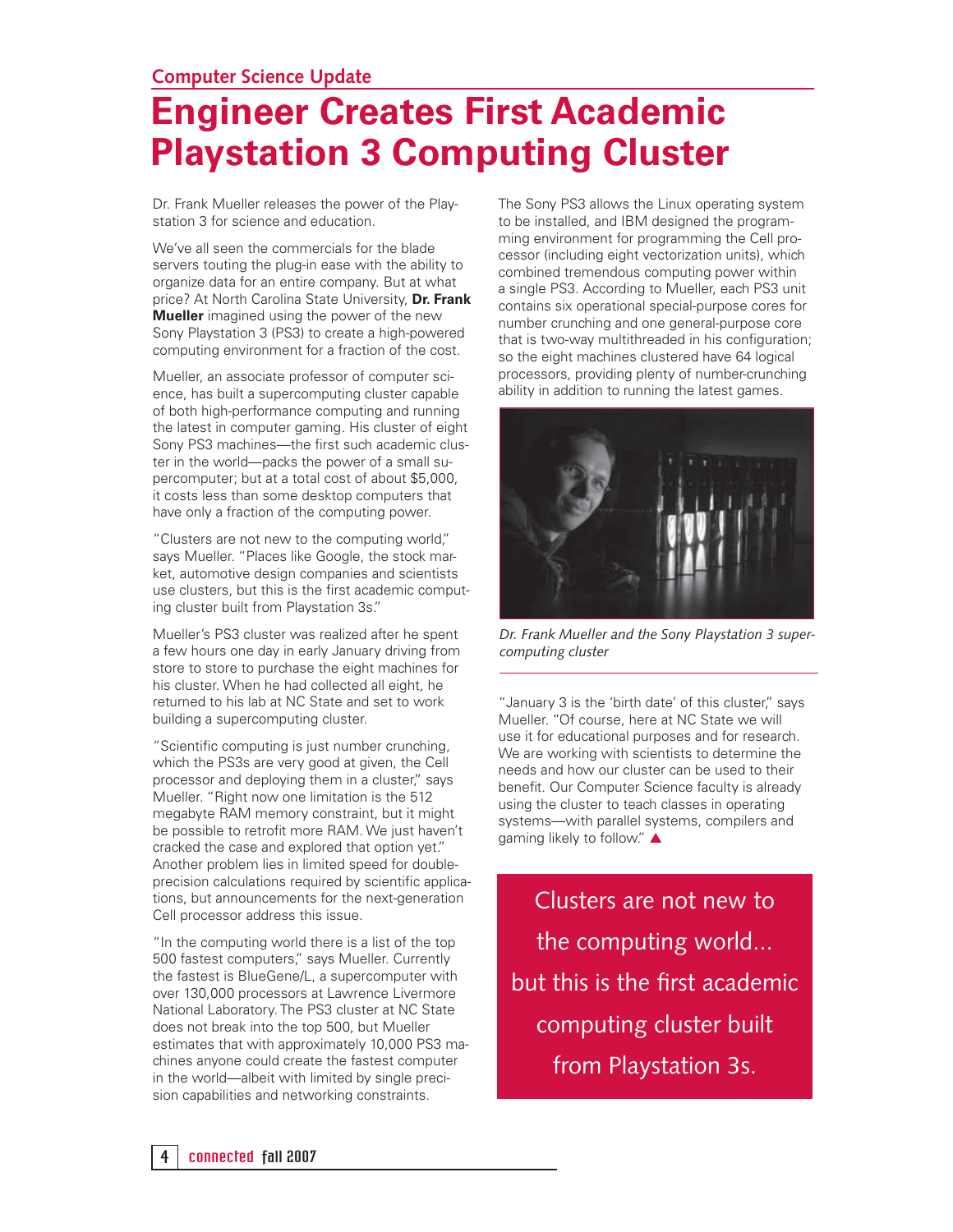# **CSC Launches Center for Open Software Engineering**

North Carolina is making a bold move toward establishing itself as the center of competency for the science of open source software engineering.

In June the Department of Computer Science launched its **Center for Open Software Engineering (COSE,** pronounced "cozy") to study the engineering of open source software. Open



source software engineering is an area of information tech-

**Center for Open Software Engineering** 

nology that already has radically altered the way we develop, market, and service software and the way the software industry collaborates in the 21st century. Open source software products play a critical role in the nation's economy and in supporting the nation's infrastructure. NC State is fortuitously situated in the midst of open source giants **Red Hat** and **IBM** and is poised to take a leadership position in open source software engineering.

"The development and use of open source software is growing rapidly around the world," said **Tom Rabon,** executive vice president for Corporate Affairs at Red Hat, Inc. and a member of the COSE Advisory Board. "... NC State is positioning itself to become one of the preeminent locations for open source competency. We are pleased to support the creation of the center."

"The evolution and mainstreaming of open source software depends on continued examination and study by developers, researchers and students," said **Bob Sutor,** IBM's vice president of Open Source and Standards. "As a longtime supporter of open standards and open source technologies, IBM commends NC State's efforts to drive innovation in this important area ...."

Located in state-of-the-art teaching and research facilities on Centennial Campus, the COSE will be directed by **Dr. Laurie Williams,** associate professor in Computer Science. Williams is a leading software engineering researcher, known for her work in agile software development, reliability, testing, and security, and is a former IBM employee. Seven other faculty in the department will lead developments in research and teaching of open source software engineering. Industrial partnerships have already been established with ABB, IBM and Red Hat. The COSE is actively seeking additional industrial affiliates interested in the engineering and adoption of open source software.

"We are thrilled to start the Center for Open Software Engineering and are excited about the potential of establishing a center of competency around the technical aspects of open source software development and adoption. We are fortunate to be able to collaborate with the giants in the domain," said Williams. "The long-term vision of the center is to ... lead the state-of-the-art research and education in open source software development."

For more information about the activities of the Center for Open Software Engineering, visit the center's website or contact Dr. Laurie Williams.

COSE Website: http://research.csc.ncsu.edu/cose/ index.php

### **Initiatives**

 The COSE will initiate a series of efforts designed to deepen the understanding of the technical aspects of open source software development, enhance the quality of open source software engineering education, and improve the exchange of information between researchers, educators, and open source practitioners in North Carolina and across the nation.

- Establish a series of invited talks by local and national leaders in the research, development and adoption of open source software. The series will commence in **Fall**  2007 and be open to the public.
- Unification of a research group that studies open source software development comprehensively throughout the software development lifecycle, collaborating with open source practitioners.
- Development of freely available educational resources related to open source software engineering.
- Creation of a portal for research results related to open source software engineering.
- Creation of a Web community where educators can collaborate on choosing open source software that may be suitable for enhancement by students in a class. Educators can also contribute additional projects that might be suitable for providing an open source experience for beginning students.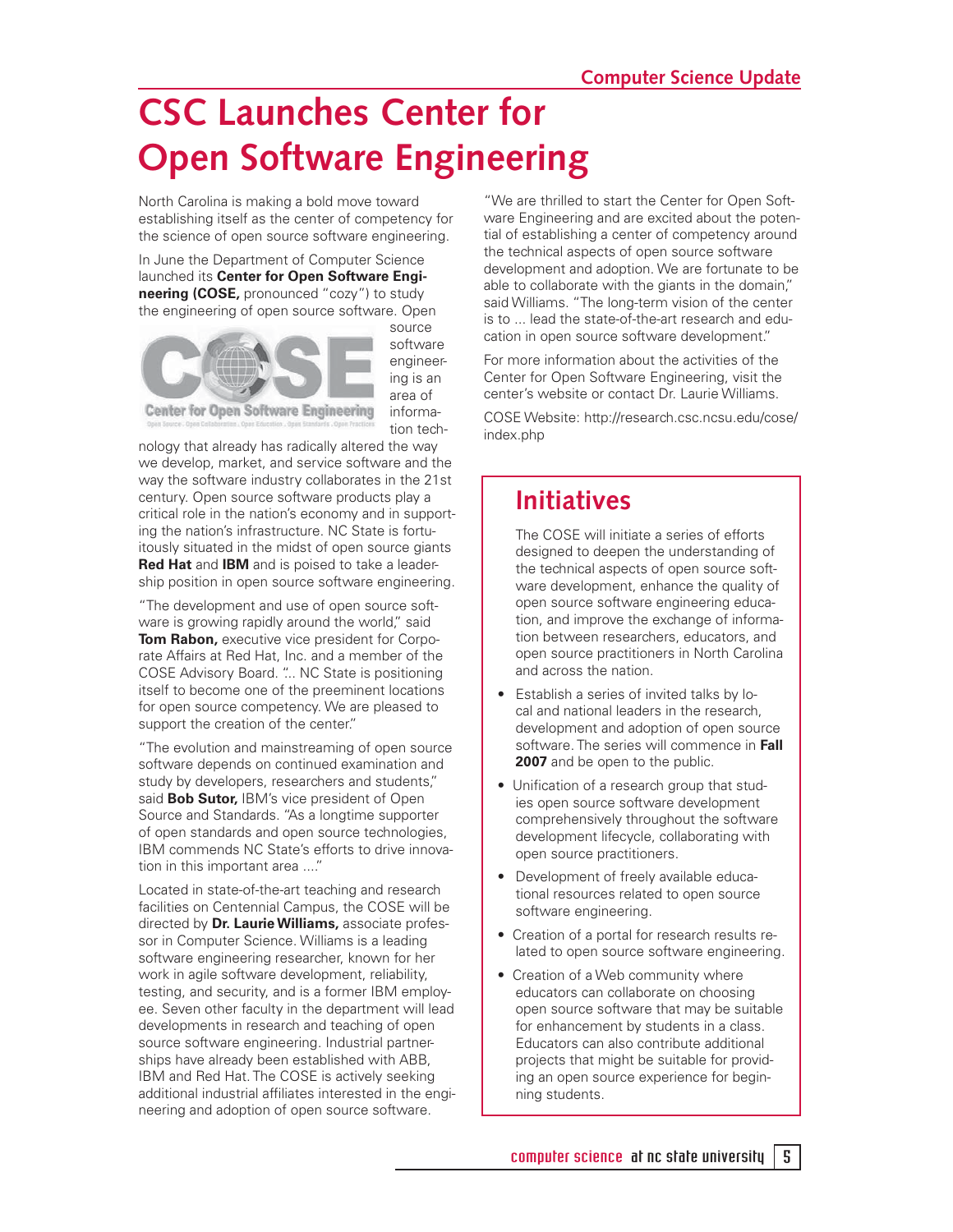#### **Computer Science Update**

State researchers.

### **Renaissance Computing Institute at NC State Opens**

The **Renaissance Computing Institute (RENCI)** Engagement Center at NC State University celebrated its official grand opening on Friday, March 23, 2007 with an open house showcasing its technologies and early collaborations with NC

Founded in 2004 as a major collaboration among Duke University, NC State University, the University of North Carolina at Chapel Hill, and the state of North Carolina, RENCI brings together researchers from all disciplines to address the state's most challenging multidisciplinary problems. By applying technological expertise and world-class computing, networking, visualization and data resources to these issues, RENCI strives to create a collaborative 21st century, problem-solving environment that will spur economic growth and lead to the next generation of transformative discoveries.

With the opening of RENCI at NC State, faculty and staff on the NC State campus now have access to RENCI resources, staff and collaborators and have the opportunity to contribute to these



*The RENCI at NC State visualization wall (14 feet by 8 feet) .* 

ongoing research projects. Members of the NC State community also will take the lead on new multidisciplinary research efforts that utilize RENCI's visualization, computing and data resources and leverage the campus expertise in agriculture, environmental sciences, physics, engineering,

# **Department Confers Record Number of PhD**

### **Degrees**

In May 2007, 120 degrees were conferred by the NC State Department of Computer Science. The Spring 2007 graduating class included 8 PhDs, 47 MS degrees, and 65 BS degrees, expanding the department's alumni base to approximately 5,200.



Including the Fall 2006 class, **the department graduated a record 18 PhDs for the 2006–07 academic year,** ranking the department

among the leaders in the nation in computer science Ph.D. production.

The strength of the economy and job market for Computer Science graduates was evident; the vast majority of the undergraduates walked off the stage with both a diploma and employment plans firmly in-hand.  $\blacktriangle$ 

## **WICS Celebrates Diversity**

WiCS, with the support of the Computer Science department and Super ePartner, **Cisco Systems,** organized an event to Celebrate Gender Diversity in Computer Science on April 11 in the EBII atrium.

The event celebrated the tremendous gender diversity among the faculty and students in our department. At the same time, they hoped to raise the awareness level of this challenge among the entire Computer Science community and come up with fresh ideas to encourage diversity.

Attendees who filled out a questionnaire were eligible to enter a raffle held at the end of the event. A few lucky winners received prizes, such as an iPod.

For more information on WiCS, visit http:// students.engr.ncsu.edu/wics/.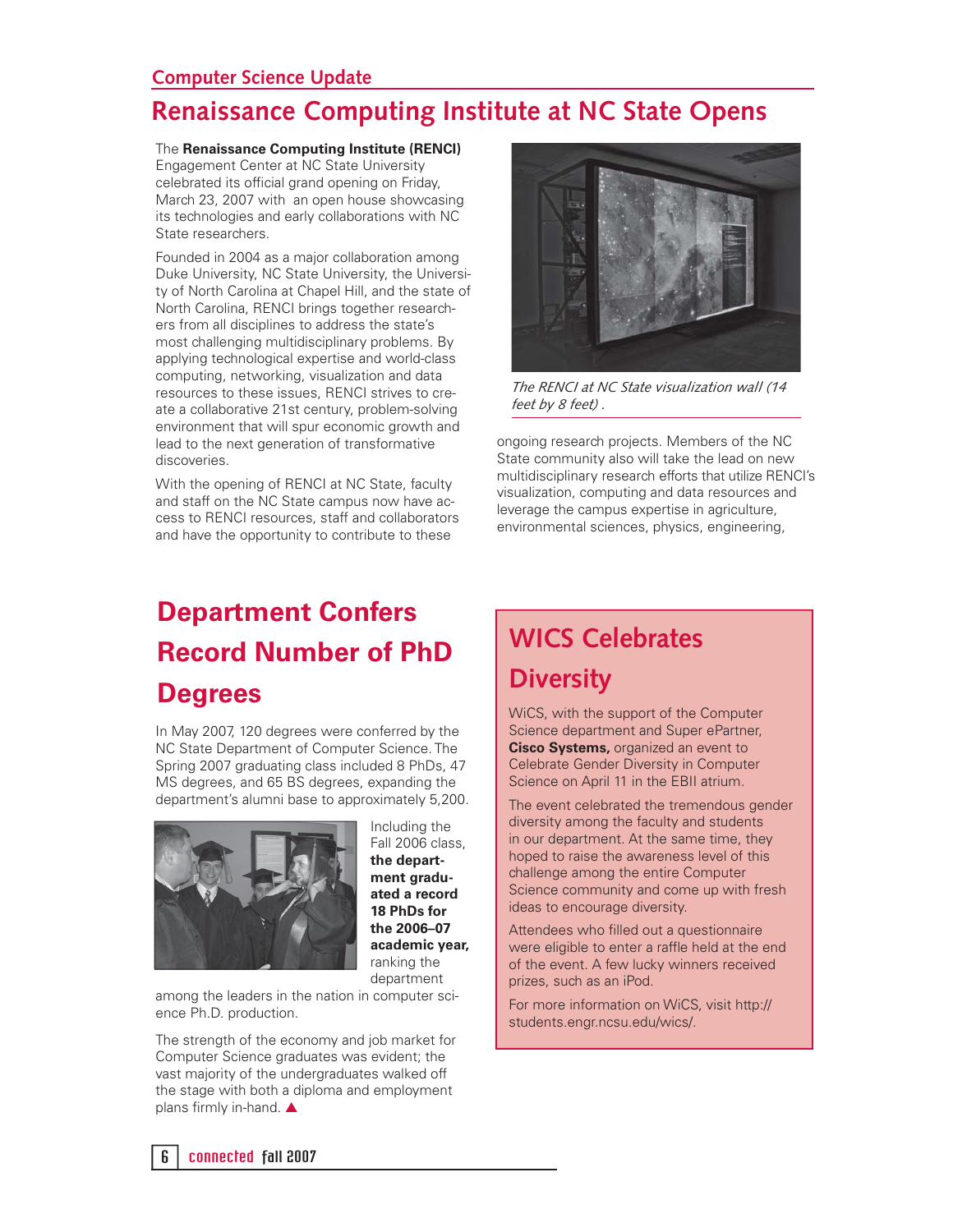## **Computer Science Department Launches Digital Games Research Center**

The science of games is about to get more serious in North Carolina. In May the Department of Computer Science launched its **Digital Games Research Center (DGRC)** to study an area of information technology that holds the promise to change the way we learn, play, collaborate and work in the 21st century.

This new departmental center has a multidisciplinary nature that focuses on the investigation of the scientific, design, social and educational challenges of design and construction of games and game technologies. In addition to Computer Science faculty, the Center's faculty include colleagues from the colleges of Education, Engineering, Design, and Humanities and Social Sciences who collaborate on a wide range of research and educational initiatives that focus on new modes of interaction in digital game environments.

**Our goal is to transform the science of game development, enabling the creation of new interactive systems that use games in fundamentally new ways.**

"Game and simulation development has matured into a serious profession that demands knowledge of a broad spectrum of disciplines," said **Juan Benito,** creative director of **Destineer Studios** and a member of the DGRC Advisory Board.

The DGRC will initiate a series of efforts designed to deepen the understanding of the arts and sciences of game development, enhance the quality of games-related education, and improve the exchange of information between researchers, educators and game development practitioners in North Carolina and across the nation.

The first of these efforts will be to establish the **North Carolina Serious Games Initiative,** a state-wide collaborative effort bringing together academics and educators from North Carolina's colleges and universities to explore the use of games technologies for applications in areas beyond entertainment. The DGRC hosted a oneday workshop, Collaboration in the North Carolina

Serious Games Space, held on NC State's Centennial Campus during the summer of 2007. This

one-day workshop provided a forum in which industry leaders could interact with leading scholars and students as they discussed ongoing research and development in the use of games in education, training, visualization and many other areas.



The DGRC is located in the Engineering Building II on Centennial Campus—a state-of-the-art teaching and research facility—and directed by **Professors R. Michael Young** (Computer Science) and **Timothy Buie** (Industrial Design). Young is the editor-in-chief of the Journal of Game Development and is known for his work on the integration of artificial intelligence research with computer games. Buie has worked as an award-winning art director, supervising the development of eight game titles produced by North Carolina game studios and has exhibited his work at SIGGRAPH, E3 and galleries nationwide. He teaches graduate and undergraduate courses on game design as well as 3D and 2D graphics, modeling and animation.

The Digital Games Research Center is unique in many ways. North Carolina is home to a cluster of game companies ranging from serious game development studios like Destineer and Virtual Heroes to game engine providers like Emergent Game Technologies and Vicious Cycle to leading game makers such as Electronic Arts, Epic Games and Red Storm Entertainment. NC State Department of Computer Science faculty have more than eight years experience in research on games and 3D environments and teach a range of classes to both undergraduates and graduate students in the area of games and games technologies.

"We are thrilled to start the Digital Games Research Center and are excited to see the compelling research it will foster," said Young. "Our goal is to transform the science of game development, enabling the creation of new interactive systems that use games in fundamentally new ways."

For more information about the activities of the Digital Games Research Center, visit the center's website (http://dgrc.ncsu.edu) or R. Michael Young and Timothy Buie.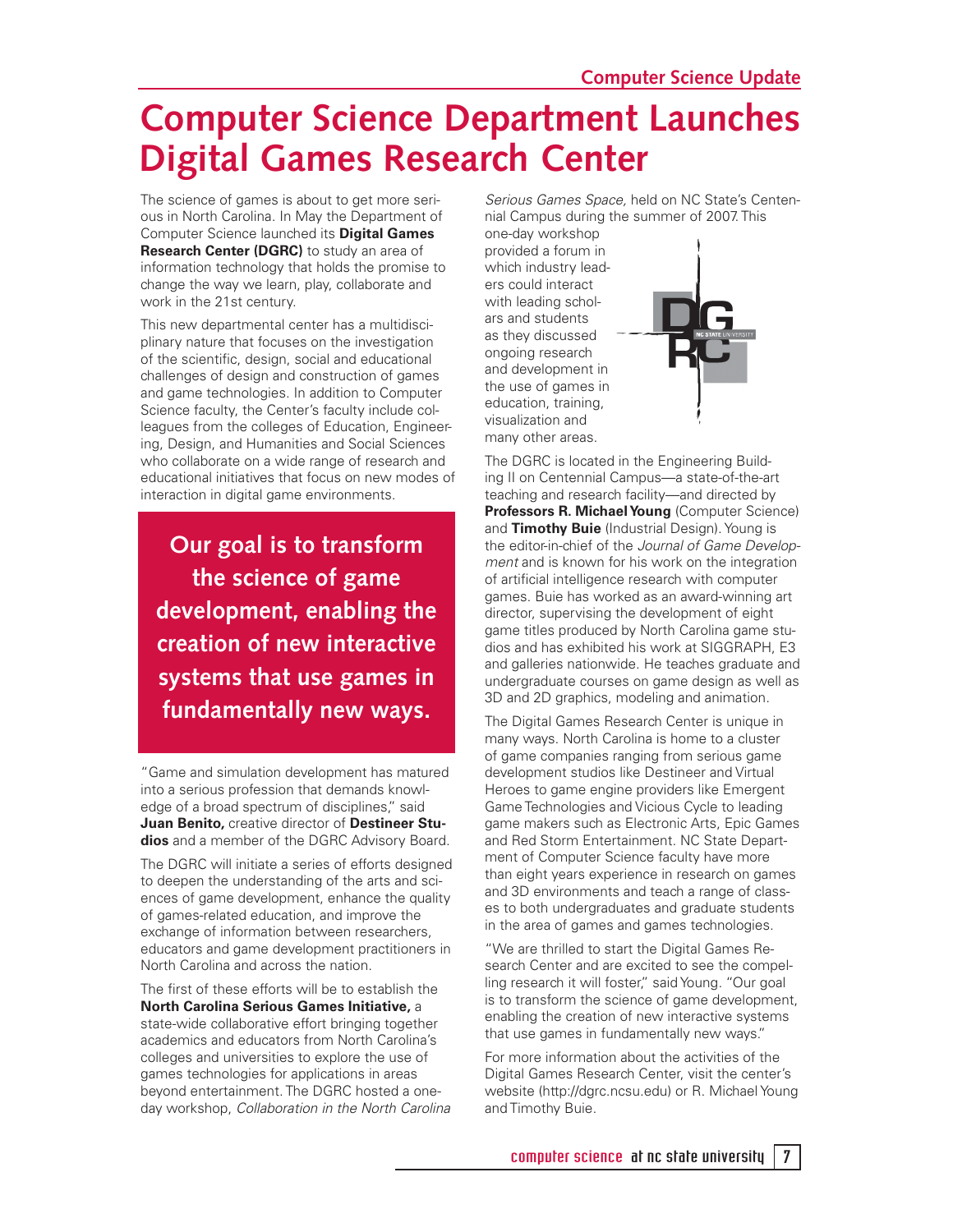# **Computer Science Department Celebrates 40th Anniversary in 2007**



In Fall 2007 we celebrate 40 years of academic leadership in Computer Science at NC State University. From humble beginnings in Harrelson Hall in the fall of 1967 to the recent transition into EBII—our modern, new high-tech state-of-the-art teaching and research facility on Centennial Campus—the NC State Department of Computer Science has been a leader in the production of computer science talent and technology. In recognition of this milestone event in the life of our department, several celebratory events and activities are planned, including the following:

*Don Martin, seated at early 1960s analog computer, later became department head*

The **Fidelity Investments "Leadership in Technology" Executive Speakers Series** – in September we launch a new and exciting executive speakers series, made possible

by a generous grant from Fidelity Investments. The talks will take place monthly throughout the academic year and feature such noted technology leaders as **Steve Scullen** (President of Fidelity eBusiness, a division of Fidelity Investments), **Matthew Szulik** (CEO of Red Hat),



**Frank Plastina** (CEO of Tekelec), and many more. For specific dates, times and locations of the talks, see www.csc.ncsu.edu/corporate\_relations/fi \_lit.php.

**Geek-a-thon** – a student-led volunteer effort the weekend of October 5–7 to refurbish donated PCs to give to needy middle school families. This event is conducted in partnership with **Centennial Campus Middle School,** which will host the event in their cafeteria. Primary sponsors of the event include the **NC Chapter of the Society for Information Management, Cisco Systems, The Pantry/Kangaroo and Raleigh Chapter of Information Systems Security Association.** To volunteer or donate a PC, please send email to geek-a-thon@lists.ncsu.edu.

**40th Year Technical Symposium** – a day-long celebration of our past and a look toward the future of computing. This star-studded event on October 25 features university dignitaries, corporate panel discussions and keynotes from the likes of **Dr. Dorothy Strickland, Dr. Larry Hodges, Dr. Al Aho** and **Steve Wozniak**, co-founder of Apple Computer. Space is limited, and pre-registration is required. Register online at www.csc.ncsu.edu/40th/symposium\_registration.php.

**40th Tailgate Party** – join us for a special pre-game tailgate party prior to the Homecoming Game on October 27. Before the Pack takes care of UVA, we will dine on traditional NC BBQ, fried chicken and all the fixin's. Special "meal only" or "game ticket & meal combo" options are available and must be ordered by October 1st through the Alumni Association site: www.alumni.ncsu.edu/events/event. php?id=940.



*Steve Wozniak*

**40th Year Scholarship Online Auction** – Bidding begins on September 15 on our first-ever online auction to raise money for a new scholarship endowment. This is a way that all our alumni around the world can



be a part of this special 40th Year Celebration. Items up for bid include trips, restaurant gift certificates and special sports collectibles. All bids officially close on October 31. Visit the online auction site (www.ncsu-csc.cmarket.com) for more information about donating, bidding, or becoming a sponsor.

The department has also set a goal of commemorating our 40th Year with a bold and transforming goal of increasing our endowments by 40 percent during 2007. Several individuals and corporations have stepped forward to launch new endowments this year.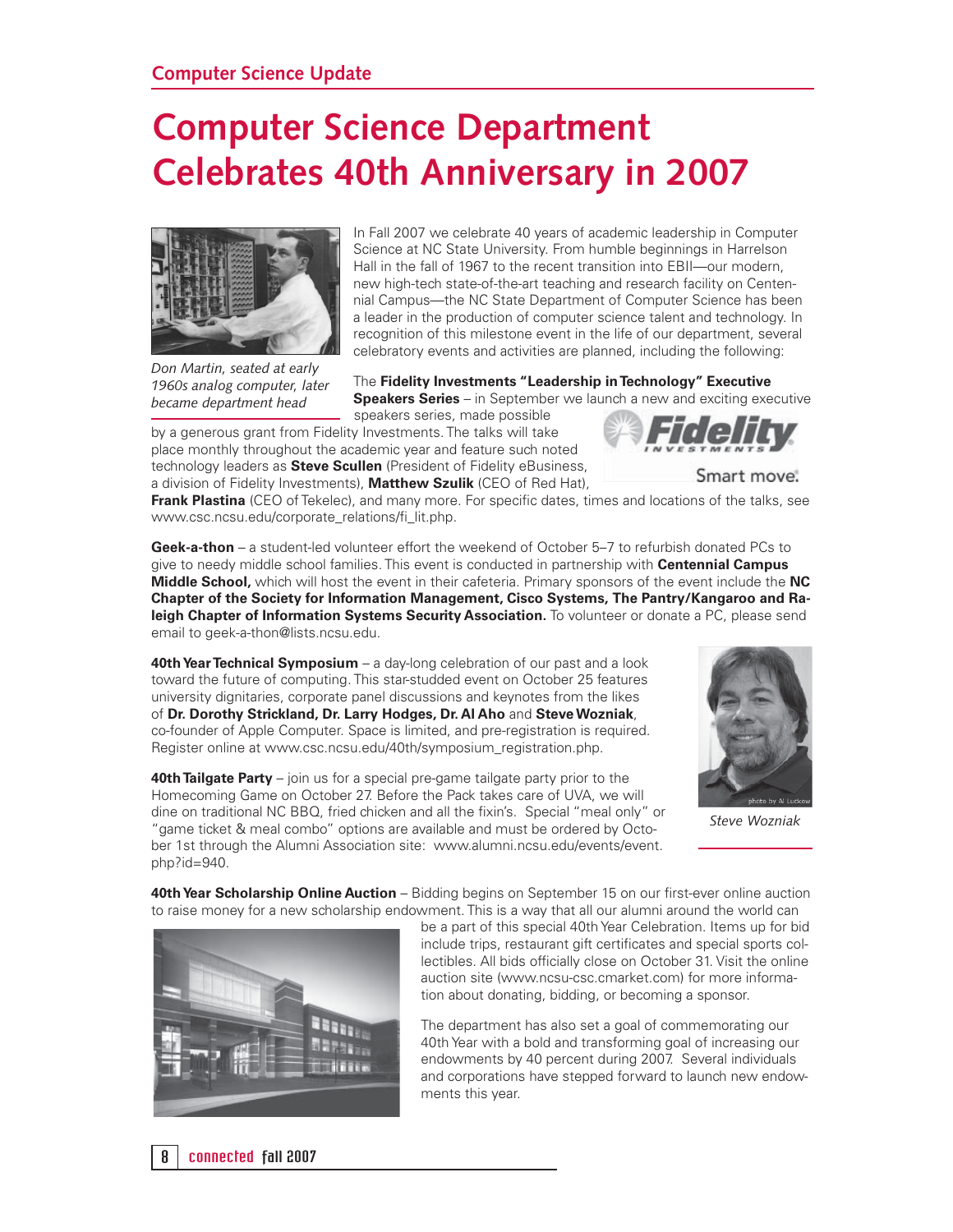### **40th Anniversary Celebration (continued)**

Perhaps the crowning jewel of these will be a new **"40@40 Scholarship Endowment"** which we hope to launch with proceeds from the online auction mentioned above and through donations to a special "40@40 Campaign." By early August, all CSC alumni in the U.S. were mailed a package detailing this new endowment and asking for their support. We have partnered with the Alumni Association to offer donors numerous benefits based on their support level; including 40th Year Commemorative items, a year's membership (or extension) in the Alumni Association, an engraved brick on Centennial Campus, a special dinner at the Park Alumni Center, and a chance for tickets in a luxury suite for the NC State vs. Maryland football game on November 24.

It has been said that you only turn 40 once. The NC State Department of Computer Science embraces and celebrates this milestone, knowing that we are positioned among the very elite computer science departments in the nation.

You are encouraged to bookmark and check the 40th Year Web page frequently, as changes may be made and new events added.

For more information, or if you would like to be involved in any of the 40th Year Celebration events and activities, contact Ken Tate.



*Some of the items included in the online auction.*

## Donate or Bid

on auction items at

www.ncsu-csc.cmarket.com

#### **40th Year Celebration Events**

**Sept. 11, 2007** (6 pm in 1025 EBII) - The Fidelity Investments "Leadership in Technology" Speakers Series presents **Steve A. Scullen III, president of Fidelity eBusiness.** 

**Sept. 15, 2007 -** Bidding begins on our **40th Year Online Auction**, with proceeds to create a new scholarship endowment.

**Oct. 5-7, 2007 - "Geek-a-Thon" -** CSC students, faculty and alumni join together to refurbish donated PCs to help high-achieving, but less-advantaged middle school students.

**Oct. 16, 2007** (6 pm in 1025 EBII) - The Fidelity Investments "Leadership in Technology" Speakers Series presents **Matthew J. Szulik,** chairman, CEO & president of Red Hat.

**Oct. 25, 2007 - A very special 40th Year** Technical Symposium. **Steve Wozniak,** co-inventor of Apple Computer heads a starstudded cast of speakers.

**Oct. 27, 2007 -** All alumni and friends are invited to join us for a 40th Year Tailgate Party prior to the Homecoming Game with UVA.

**Nov. 14, 2007** (6 pm in 1025 EBII) - The Fidelity Investments "Leadership in Technology" Speakers Series presents **Frank Plastina,** president & CEO of Tekelec.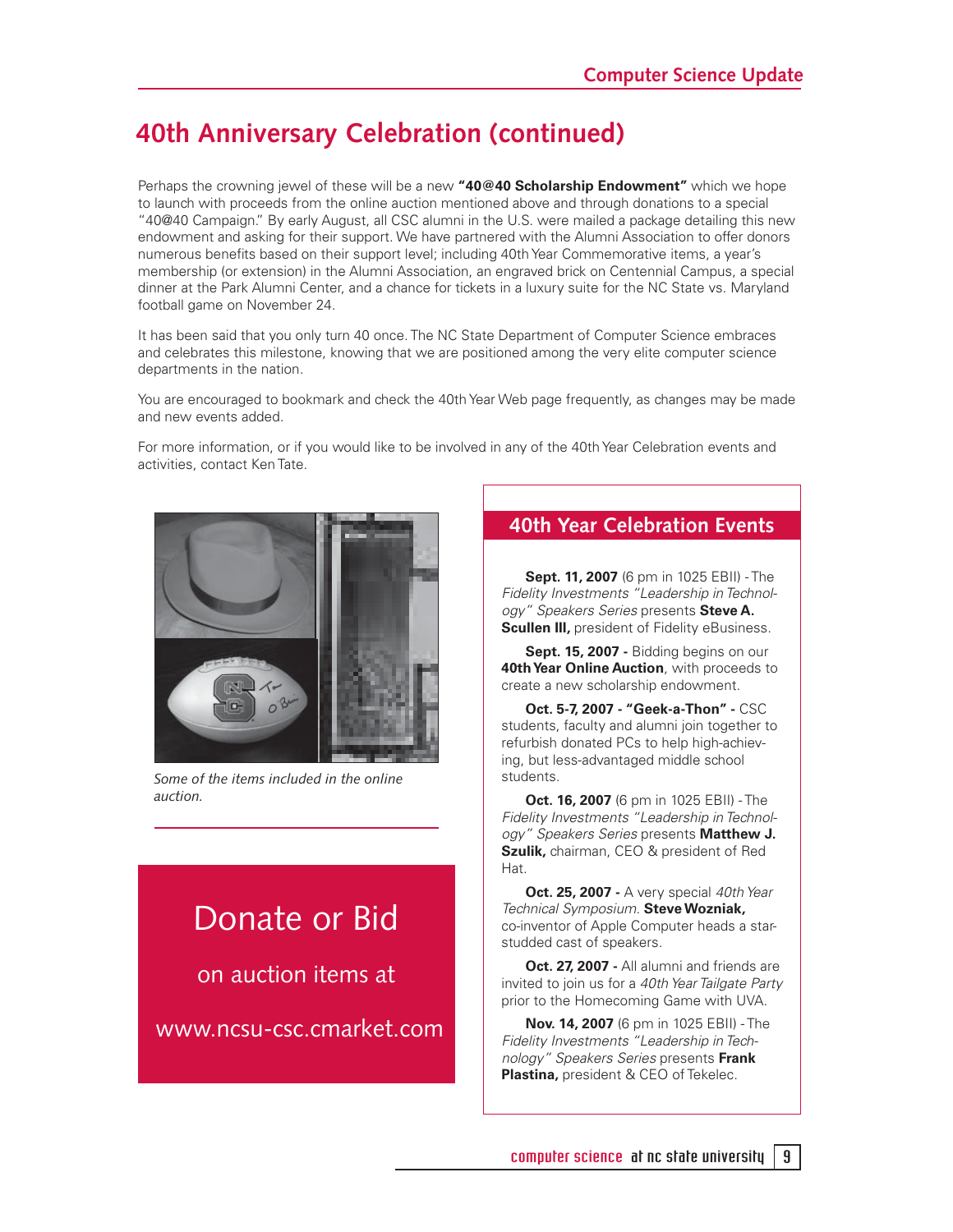# **Insight Racing's Driverless Robotic Sports Car Qualifies for \$2M Race**

North Carolina State University (NCSU) sponsored **Insight Racing Team** is one of the select few invited to participate in the **Defense Advanced Research Projects Agency (DARPA) Urban Chal**lenge National Qualification Event in October. The race posting a \$2 Million prize will pit driverless autonomous vehicles in an urban race to complete missions over 60 miles of city driving conditions. The final race is scheduled to be conducted on November 3rd of this year.

#### **Insight Racing is the only team from the Carolinas eligible to compete, and they will be there with a sleek Lotus Elise.**

Driven by a Congressional mandate to convert one-third of the military vehicles to driverless computer-driven mode by 2015, the Department of Defense that authorizes the event, believes the future holds great promise for autonomous vehicles to perform missions that put our men and women in uniform at risk. The Urban Challenge is the third in a series of Grand Challenge events. The first two races



*Insight's Lone Wolf set an autonomous vehicle record.*

in 2004 and 2005 featured vehicles that navigated a 132+-mile course through the Mojave Desert. Although none of the vehicles completed the course in the first Grand Challenge, five teams completed the course in 2005. Insight Racing placed 12th in that event.

First prize for the November 3 race is \$2 million for the vehicle that completes all of the missions on the urban course in the fastest time under six hours. The field was narrowed down to 36 participants from the original 89 entrants on the basis of site visits that demonstrated the viability and capability of each entrant.

**Grayson Randall,** Insight Racing founder, stated, "The technology developed for the Urban Challenge gives us a glimpse of how driving will change in the not too distant future. Smart highways will be populated with smart cars, which will dramatically change how we get to travel. An outstanding team effort was needed to advance to the next phase, and we got it." Randall went on to say, "We have an exceptional team that is comprised of faculty and students from North

Carolina State University, Lotus Engineering, Inc., sponsoring companies, members of the technical community and retired business executives who bring a vast array of experience, expertise and enthusiasm to the team."

"As a performance engineering company, Lotus Engineering has a legacy of integrating emerging technology into breakthrough vehicles, which is exactly what this challenge is all about. I believe that Insight Racing has assembled a winning team, and Lotus Engineering is proud to be part of the collaboration," said **Don Graunstadt,** chief

executive officer & president of Lotus Engineering.

According to **Walt Sliva,** adjunct lecturer in the Department of Electrical and Computer Engineering at NC State University, "Many NC State University students have had the opportunity to participate in this challenging problem. It has enriched their educational experience to work on a real-world problem with so many integrated disciplines needed to succeed."

Insight Racing's Lone Wolf has been featured in the Discovery

Channel's Daily Planet Show and will be featured in a BBC Special called "The Future," which is scheduled to air worldwide this fall.

In July, the Lone Wolf set an autonomous vehicle record on the full course at Virginia International Raceway.

To sponsor the team or for more information, contact Walt Sliva at (919) 931-1118 or wjsliva@ ncsu.edu. ▲

Story provided with permission from Insight Racing

**Editor's Note:** The NC State Department of Computer Science has played a vital role in this partnership through the support of our Senior Design Center student project teams. Over the past two years, numerous project teams have helped develop and refine the software required to control the driverless vehicle in the DARPA Grand Challenge. Corporate partners **Cisco Systems** and **Northrop Grumman** have also played a key role in the process, providing sponsorship support for the teams working on the related projects. SDC project teams are expected to, once again, be involved in the evolution of the software for the DARPA Urban Challenge.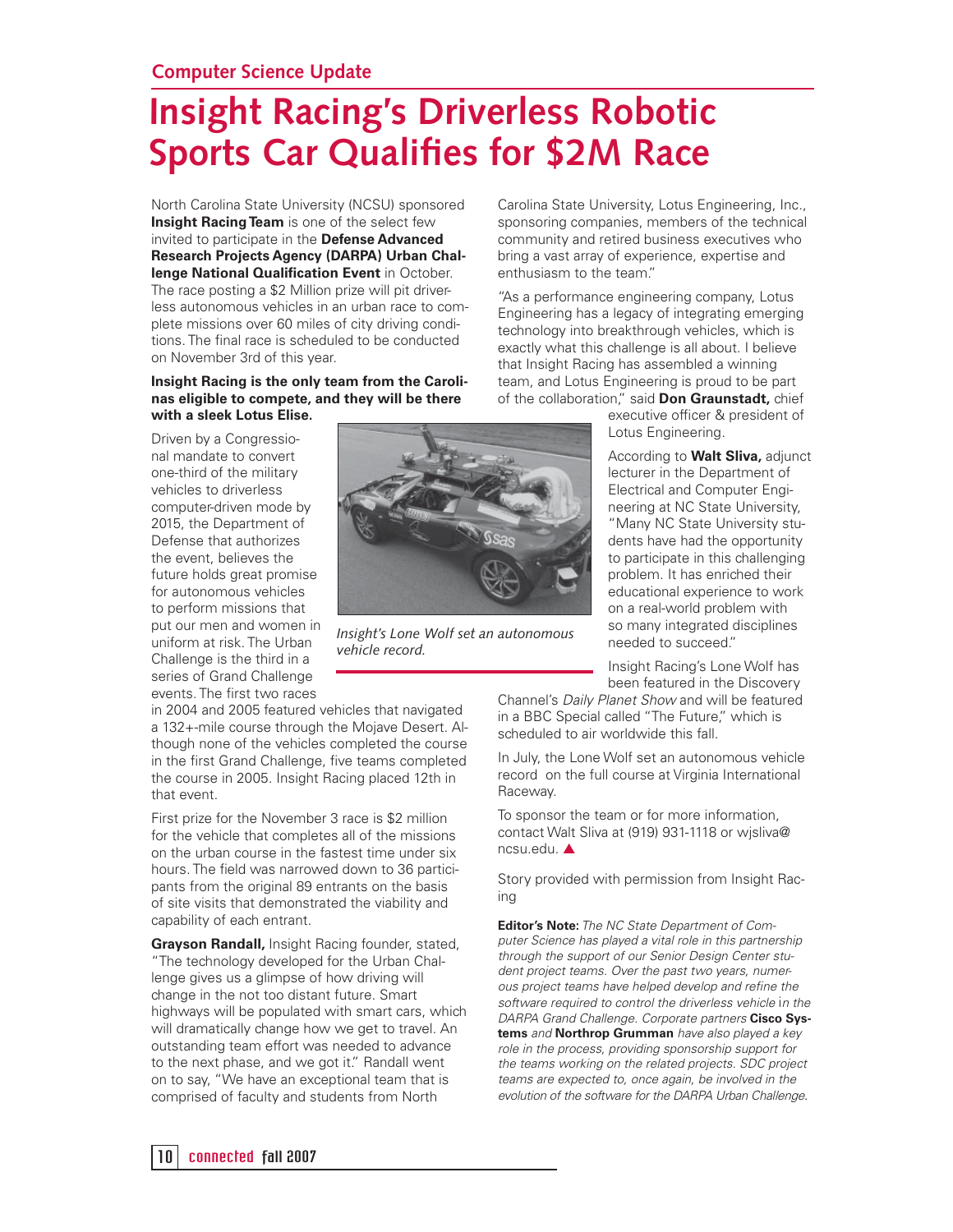# **"Lone Wolf" Autonomous Vehicle Featured on BBC**

While preparing for the **Defense Advanced Research Projects Agency (DARPA) Urban Challenge** this November, the Insight Racing team's driverless Lotus Elise appeared on TV screens worldwide with its latest filming by the **British Broadcasting Corporation (BBC).** Dubbed the Lone Wolf, the Lotus sports car, complete with sensors and on-board computers, has been selected to demonstrate how automotive technology will affect our lives in the BBC show "The Future."

The BBC filming features the Lotus Elise driving autonomously, with no human or remote control, while the show's host, **Professor Michio Kaku,**  sits casually in the moving car describing how this futuristic vehicle will change transportation in the not too distant future.

The Lone Wolf, which has also been filmed for **Discovery Channel's Daily Planet Show,** is a completely computer-driven vehicle. The team is preparing the car for the Urban Challenge, the third in a series of Grand Challenge robotic vehicle races sponsored by DARPA.

"We are pleased that the BBC selected Insight Racing to showcase our smartcar capabilities in a segment on future vehicle technologies," said **Grayson Randall,** Insight Racing founder.

The Insight Racing team is the product of collaboration between Insight Technologies Inc., Lotus Engineering Inc., NC State University's College of Engineering and the Advanced Vehicle Research Center (AVRC). Other sponsors include SAS, Comtrol, Ascot Technologies Inc., Auto Europe, BD Micro, Have A Nice Day Wireless, Global Transpark, Grid Connect, Peak System Technik, PC MedEvac, Revware, Sanford-Lee Airport, Smith Anderson and Tekelec. ▲



Dr. Donald Bitzer, Distinguished University Research Professor, was the featured guest recently on UNC-TV's North Carolina People with William Friday.

#### **WiCS Hosts CRA-W Distinguished Lecture Series Event**

#### The **Women in Computer Science**

**(WiCS)** student organization hosted two CRA Committee on the Status of Women in Computing Research (CRA-W) sponsored Distinguished Lecturers and a panel discussion on April 12 and 13.

Distinguished Lecturers were **Dr. Monica Lam** from the Department of Computer Science at Stanford University and **Dr. Xiaohui (Helen) Gu** from IBM's T. J. Watson Research Center. A panel discussed graduate school and women's issues.

The panel was preceded by a reception. Panelists included **Dr. Monica Lam, Dr. Xiaohui Gu, Ms. Kathy Markham**  (Kindred Healthcare), **Dr. Lina Battestilli** (MCNC), and **Xenia Mountrouidou**  (NCSU). ▲

#### **CSC Delegation Garners CSNDSP Conference Award**

Congratulations to CSC faculty, **Drs. George Rouskas and Rudra Dutta**, and former PhD student, **Bensong Chen**, for receiving the "best paper" award at the Communication Systems, Networks and Digital Signal Processing 2006 (CSNDSP 2006) conference held July 19–21 at the University of Patras in Patras, Greece.

Their paper entitled "Clustering Methods for Hierarchical Traffic Grooming in Large Scale Mesh WDM Networks", was one of four receiving a "best paper" award. NC State was the lone U.S. university to be so recognized.

Rouskas represented the trio in accepting the award during the conference.

The first co-author, former PhD student Bensong Chen, now works with Google Labs. ▲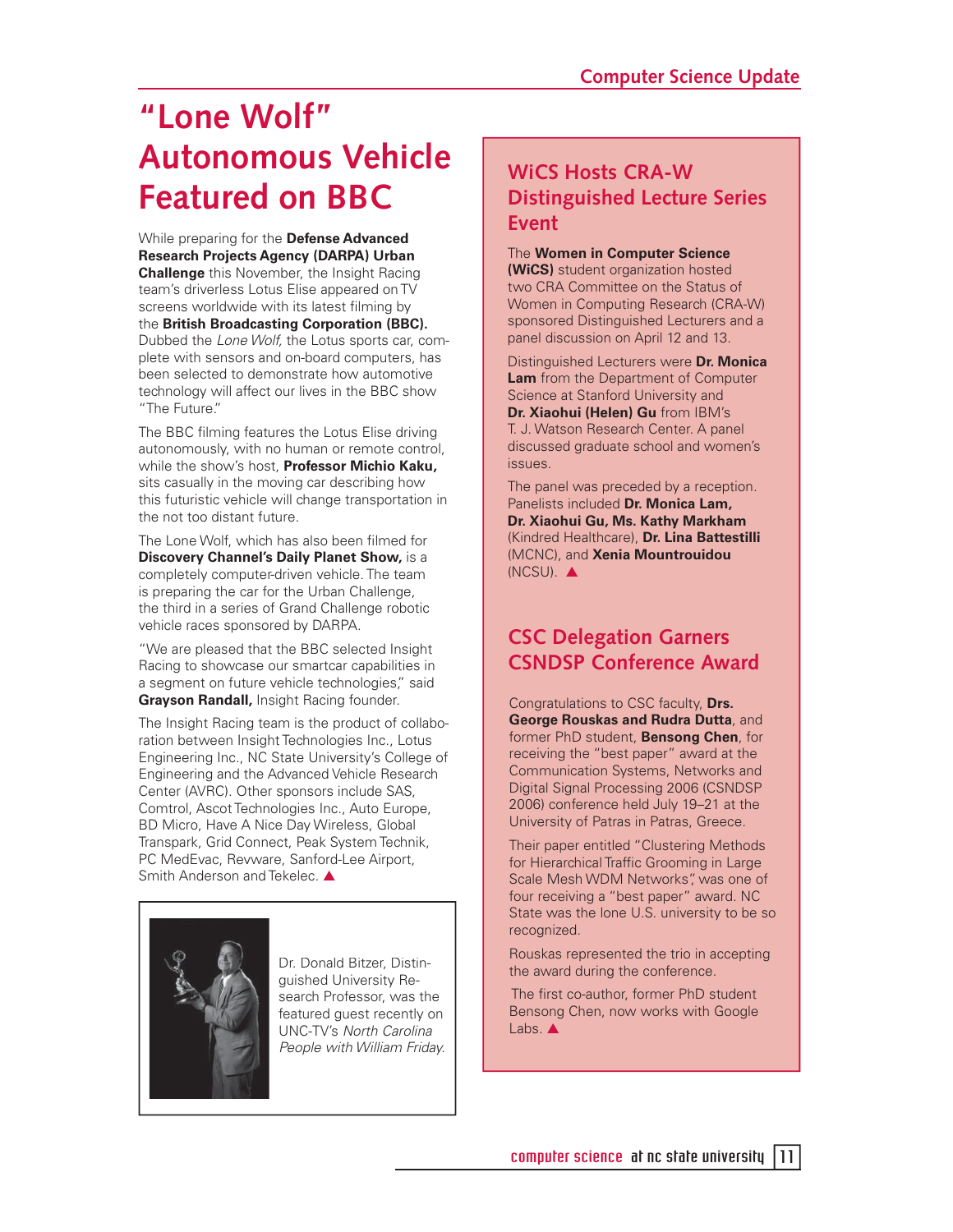#### **Around Campus**

# **Martin-Vega Named MOSI National Hispanic Scientist of the Year**



**Dr. Louis A. Martin-Vega,**  dean of Engineering at NC State University, and former professor and dean of the University of South Florida College of Engineering, has been named the Museum of Science & Industry's (MOSI) 2007 **National Hispanic Scientist of the Year.** 

Of Puerto-Rican descent, Dr. Martin-Vega has held several prestigious national positions, including being the first Hispanic to serve as acting head of the Engineering Directorate at the National Science Foundation (NSF) and director of NSF's Division of Design, Manufacture and Industrial Innovation. His efforts at NSF included the development of foundation-wide programs such as the Grant Opportunities for Academic Liaison with Industry (GOALI) and Research Experiences for K-12 Teachers (RET) programs aimed at integrating research and education and increasing the participation of women and underrepresented minorities in science and engineering. His NSF responsibilities also included a visit to the South Pole.

In addition to spending nearly five years as professor and dean of the College of Engineering at the University of South Florida (2001–2006), he has also served as chair of the Department of Industrial and Manufacturing Systems Engineering at Lehigh University, Lockheed Professor in the College of Engineering at Florida Institute of Technology, and as the director of the Center for Electronics Manufacturing at the University of Florida. He has also held tenured faculty positions at the University of Florida and the University of Puerto Rico at Mayaguez. In August 2006, Dr. Martin-Vega was named Dean of Engineering at North Carolina State University in Raleigh, North Carolina.

Among his numerous awards and honors, Dr. Martin-Vega received the Albert Holtzman Distinguished Educator Award from the Institute of Industrial Engineers in 1999 and the Hispanic Engineer National Achievement Award (HENAC) in the college education category in 2000. Martin-Vega is a fellow and president-elect of the Institute of Industrial Engineers; fellow of the Society of Manufacturing Engineers; a member of the Pan American Academy of Engineering and the National Engineering Deans Council, as well as several other engineering societies and organizations. He received his B.S. degree in industrial engineering from the University of Puerto Rico at Mayaguez in 1969, his M.S. degree in operations research from New York University in 1971 and his Ph.D. in industrial and systems engineering from the University of Florida in 1975.

For seven years, MOSI has recognized nationally distinguished Hispanic science and engineering professionals to serve as role models and mentors for Tampa Bay's Hispanic youth. Past honorees include a former U.S. Surgeon General, a Nobel Laureate of Chemistry, a NASA astronaut, a marine biologist, a Harvard professor of pathology and former chief of immunogenetics at Dana-Farber Cancer Institute, and most recently a seismologist and former director of the Carnegie Academy for Science Education (CASE) in Washington, D.C.

The mission of the MOSI National Hispanic Scientist of the Year Award is to recognize outstanding national Hispanic scientists who promote a greater public understanding of science and motivate Hispanic youths' interest in science. Proceeds from the event help to fund scholarships for at-risk youth who participate in MOSI's "YES! Team," Youth Enriched by Science program.

This year MOSI will present the National Hispanic Scientist of the Year Award to Dr. Louis Martin-Vega during a gala award ceremony on Saturday, October 6, 2007. During his visit, Dr. Martin-Vega will have the opportunity to mentor over 1,000 Tampa Bay area school children, many of whom will be visiting the museum for the first time.

Adapted, from the Museum of Science & Industry (MOSI), Tampa, FL

## **Did You Know?**

**The College of Engineering is the largest college at NC State, with more than 7,000 students.**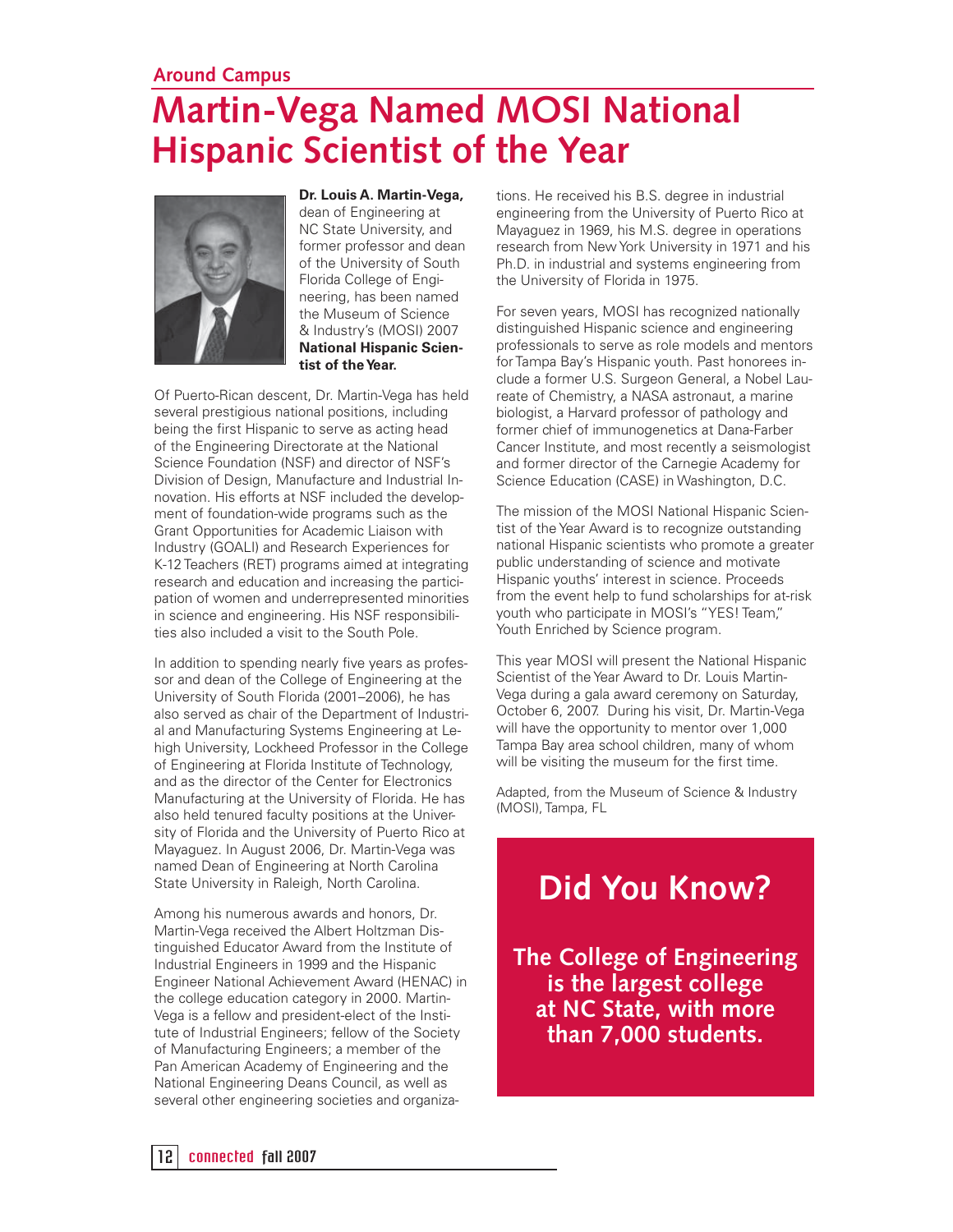# **Centennial Campus Gateway Naming Honors Masnari**

The College of Engineering has announced the naming of the Centennial Campus gateway in honor of former dean, **Dr. Nino A. Masnari.** 

Located at the end of Oval Drive, the **Nino A. Masnari Engineering Gateway** is the main entrance to what will become the engineering building cluster on Centennial Campus. The gateway is dedicated to Masnari in recognition of "his many contributions to educational and research program development at North Carolina State University and for vision and leadership in moving the College of Engineering to Centennial Campus."



During Masnari's tenure as dean, the College of Engineering began its move to Centennial Campus. Currently Engineering Buildings I and II have been completed and are home to four engineering departments. Funding was also secured for Engineering Building III, which will house two more departments when completed.

Under Masnari's leadership, the College of Engineering became the third highest producer in the nation of total engineering degrees awarded, and research funding in the college nearly doubled to more than \$90 million. Scholarship funding more than quadrupled, with total endowments growing to more than \$51 million. The College received its largest gift from a single individual, a \$10 million endow-

ment in support of industrial engineering. As a result, the Edward P. Fitts Department of Industrial and Systems Engineering became the first named academic department in the history of the university. In addition, the college established the joint Department of Biomedical Engineering with the University of North Carolina at Chapel Hill and added a bachelor's degree in paper science and engineering. The College also became a leader in distance education, ranking as one of the best online degree programs in the nation and adding two-plus-two programs that serve students across the state.

Under Masnari's direction, the quality of entering freshmen increased, national recognition of faculty and research by the National Science Foundation tripled and four new centers and institutes were created. The College also grew in the number of programs for minorities and women, and the Women in Science and Engineering (WISE) program was established. The first woman associate dean was appointed during Masnari's tenure as dean.

A Distinguished Professor of Electrical and Computer Engineering, Masnari received his bachelor's, master's and doctorate degrees all in electrical engineering from the University of Michigan. He served as professor of electrical and computer engineering and director of the Electron Physics Laboratory at the University of Michigan prior to joining the



*Nino A. Masnari Engineering Gateway*

NC State faculty in 1979 as head of the Department of Electrical and Computer Engineering. ▲

## Get Up-to-Date News

Sign up for our e-news monthly updates: www.csc.ncsu.edu/alumni/alumni\_update.php

Visit the Computer Science website any time for the latest departmental news: www.csc.ncsu.edu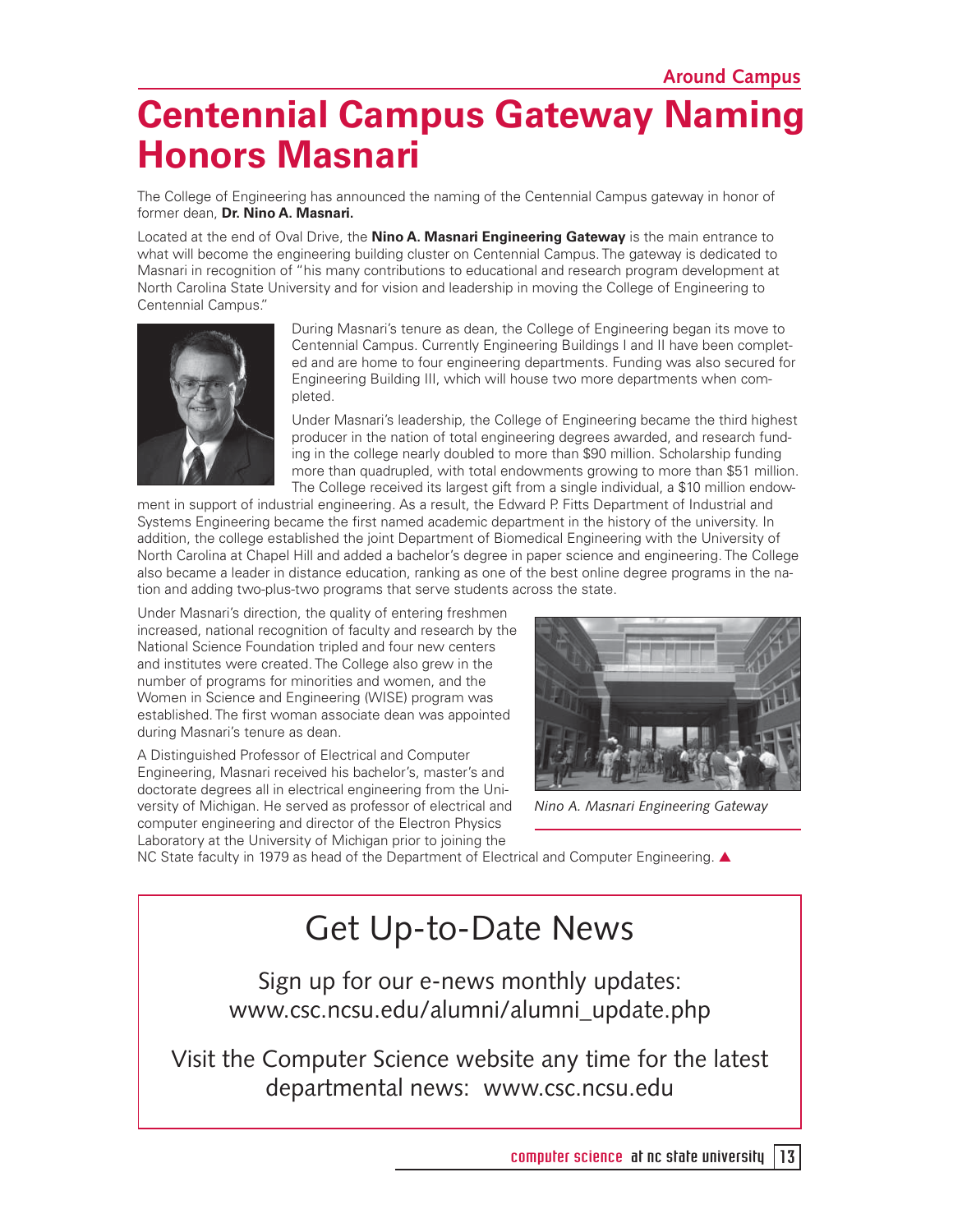# **NC State Launches Institute for Advanced Analytics; Rappa Named Director**

A new institute at NC State University will spearhead graduate education in the emerging field of analytics.

The **Institute for Advanced Analytics** will oversee the Master of Science in Analytics (MSA), a graduate program approved in February and admitted its first class of 40 students in July. The MSA is an intensive 10-month professional degree that focuses exclusively on the tools, methods and applications of data analytics. The degree consists of an interdisciplinary curriculum that involves the expertise of 30 faculty members from seven colleges across the university. The entirely new curriculum is being developed with the help of a major gift from SAS Inc.



**Dr. Michael Rappa,** who proposed the institute in April 2006, has been named its founding director. With more than two decades in higher education, Rappa began his career as a professor at the Massachusetts Institute of Technology before joining NC State as the Alan

T. Dickson Distinguished University Professor of Technology Management in 1998. He holds faculty appointments in the colleges of Management, Engineering, Textiles, and Humanities and Social Sciences.

"NC State is fortunate to have Dr. Rappa at the helm of the institute," said NC State Provost and Executive Vice Chancellor **Larry Nielsen**. "His proven leadership in interdisciplinary programs and his successful track record of working closely with industry—has put NC State at the forefront in the emerging field of advanced analytics. The Master of Science in Analytics is on the path to become one of the largest graduate degree programs we have, and one that leverages our unique strengths."

"The institute is a wonderful example of NC State's ability to be an innovator in the development of educational opportunities that address the needs of the 21st century," said Rappa. "I am delighted to serve as its director."

A study published last year in the British journal R&D Management identified Rappa as a leading scholar in the field of technology management, ranking him in the 99th percentile among 9,335 authors in terms of research productivity in top

journals over the past 50 years. Rappa's research has been selected on three occasions as an outstanding contribution to the field, and his pioneering work on Internet business models is one of the most highly cited publications on the subject.

Rappa is perhaps best known as the creator of Managing the Digital Enterprise, an innovative and award-winning educational Web site devoted to the study of management in the digital world.

Launched in 1999, originally as the foundation for a course he teaches, the site is now used by more than 250,000 learners and hundreds of instructors from around the world each year.

**The institute is a wonderful example of NC State's ability to be an innovator in the development of educational opportunities that address the needs of the 21st century**

NC State has recognized Rappa on numerous occasions for his contributions to teaching and service. He is the recipient of the Outstanding Extension Service Award, the Award for Graduate Teaching Excellence, and the Gertrude Cox Award for Innovative Excellence in Teaching and Learning with Technology.

Prior to establishing the Institute for Advanced Analytics, Rappa led the development of the university's interdisciplinary program in e-commerce and co-founded the Computer Networking graduate degree program. An early advocate of open courseware, he established the Open Courseware Laboratory in 1998 to promote the creation of openly accessible educational resources on the Internet. Rappa and a team of his students are credited with creating OpenSeminar, an award-winning open source software platform for hosting collaborative courseware. In 2005, Rappa became among the first members of the NC State faculty to create a podcast of his entire course on the Internet.

**Kathy Green** was named associate director of Administration for the Institute. Green joined NC State in 1993 as head of Research and Information Services in the NCSU Libraries and began her work with Rappa in 2000.

To learn more about the institute, visit the Web at http://analytics.ncsu.edu. ▲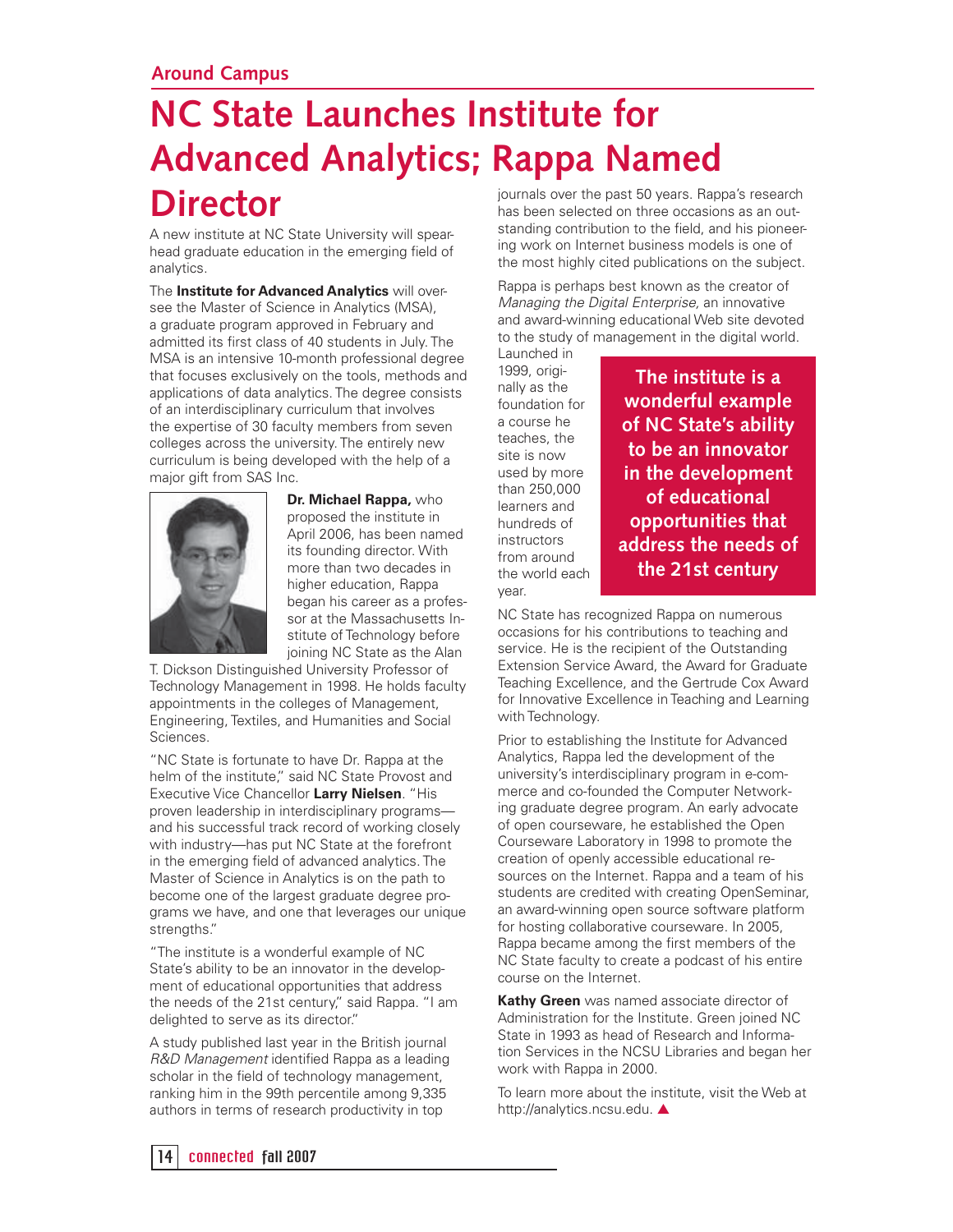# **Department Icon to Retire After 38 Years**



#### **Dr. Alan L. Tharp,**

Alumni Distinguished Professor and previous department head, begin phased retirement effective July 1, 2007.

When he joined the NC State Department of Computer Science in 1969, the newly created department was just two years old. Because

the field was so new, it was difficult to find PhDs in computer science. Tharp, who earned his PhD in computer science from Northwestern University, became one of the very first faculty in the department with a degree in the field.

Tharp, whose research interests have spanned data and file structures for new technologies and computer-user interfaces, has always been a favorite among students. As a tribute to his outstanding teaching skills, he received the NC State University Alumni Association's Distinguished Undergraduate Professorship Award in 1985.

As his career progressed, Tharp took on ever increasing levels of leadership within the department. After serving as interim department head for a year, in 1993 he became the fourth official department head. Serving in this capacity until 2004, Tharp led the department during a period of incredible growth and transition.

During his tenure as department head, 29 tenuretrack faculty were recruited (17 of them received the NSF CAREER development award). The department established an active Strategic Advisory Board, launched the award-winning Senior Design Center to manage corporate-sponsored student projects, and established the highly successful ePartners corporate recognition program. Both the undergraduate and graduate programs grew significantly during the period, and much of the groundwork was completed to move the department into a new facility on Centennial Campus.

After stepping down as department head in 2004, Tharp returned to the classroom, developing and delivering a popular course in technology innovation.

In addition to Tharp's illustrious work at NC State, Tharp boasts work experience with Texas Instruments, Aerospace Corporation and Data General (now EMC).

He has maintained a close association with computer science accreditation for nearly 20 years, and recently served as an ABET/CAC (Computing Accreditation) commissioner.

Please join us in extending our sincere gratitude and appreciation to Dr. Alan L. Tharp for his outstanding contributions and dedicated service to our department, NC State University, and the state of North Carolina. ▲

## **Gehringer's Expertiza Platform Takes Honorable Mention in Gertrude Cox Awards**

**The Expertiza Platform,** developed by **Dr. Edward Gehringer,** associate professor of computer science, received Honorable Mention recognition in the area of tool development during the 2007 Gertrude Cox Awards reception held at the Talley Student Center on January 25.

**The Gertrude Cox Award for Innovative Excellence in Teaching and Learning with Technology** was established to honor the creative pedagogy of NC State's faculty and technical staff and their work in integrating new technologies into effective teaching strategies. The award was endowed in the fall of 2002 and named for "The First Lady of Statistics," **Gertrude Cox,** who came to NC State in 1940 to establish the university's distinguished Department of Statistics.

The Expertiza Platform is a program that allows instructors to take full advantage of peer-to-peer student abilities and efforts as enhancements of the instructional process. It is a system, including software, for managing student evaluations of one another's work. Through this system, a student benefits not only from comments from the instructor, but also from comments by other students in the class. Each student also has the chance to review the work of others and thereby become better able to discriminate between different qualities of work. This process clearly improves critical thinking.

Gehringer is the first faculty member from the Department of Computer Science to be recognized by this prestigious award. ▲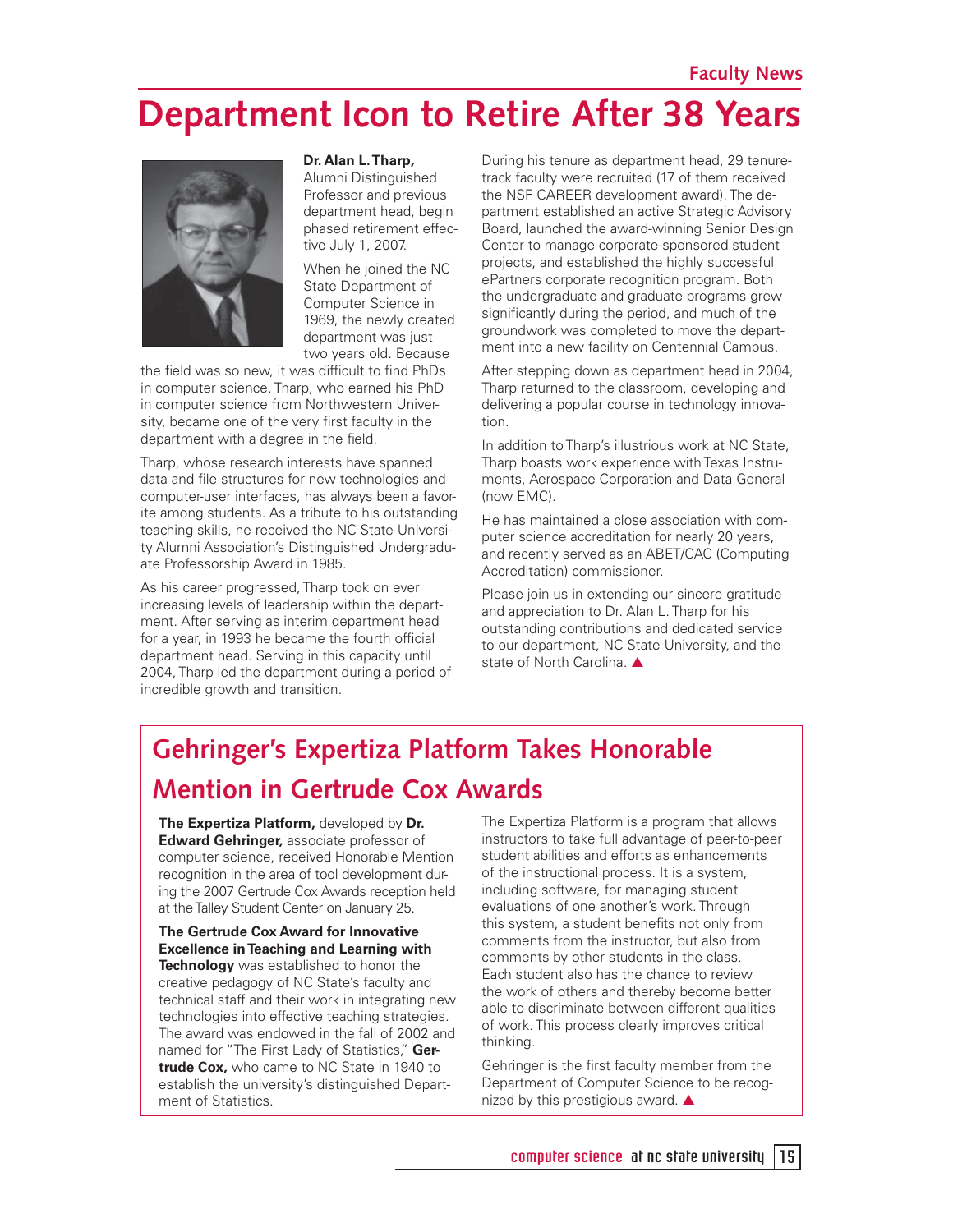## **Faculty News Faculty Promotions**



**Dr. Matthias** 

**Stallmann** has been promoted to full professor. He received his PhD from the University of Colorado in 1982. His research interests include algorithm design and analysis for

serial and parallel models of computation, experimental analysis of algorithms, algorithm implementation and engineering, combinatorial optimization, graph algorithms, and algorithms for design automation. He is currently the co-director of the Collaborative Benchmarking and Experimental Algorithmics Laboratory (CBEAL).



**Dr. Rudra Dutta**

has been promoted to associate professor with tenure. He received his PhD in computer science at NC State University in 2001. His research interests include traffic grooming

and fault tolerance, performance and management of optical networks, as well as ad-hoc wireless networking. He has worked for IBM and currently serves on a number of professional and academic boards and commissions.



#### **Dr. Vincent Freeh**

has been promoted to associate professor with tenure. He received his PhD from the University of Arizona in 1996. His research interests include operating systems, compil-

ers, and programming languages, especially distributed and parallel computing and embedded systems. A one-time combat engineer for the U.S. Army, he has also worked for IBM and taught at the University of Notre Dame.

### **Faculty Additions**

**Kemafor Anyanwu** joined the department as an assistant professor after receiving her PhD from the University of Georgia this summer. Her research interests are in semantic Web, databases and bioinformatics. ▲

**Dr. Nagiza Samatova** joined the department as an associate professor. She holds a PhD from the Computing Center of Russian Academy of Sciences (CCAS). Her research interests are in systems biology and bioinformatics, scalable data analytics, data management and data integration, graph theory and algorithms, natural language processing, and data and text mining. ▲

**Dr. Xiaohui (Helen) Gu** will join the department in Spring 2008 as an assistant professor. She is currently a research staff member at the IBM T. J. Watson Research Center in Hawthorne, NY.

Her research interests are in the areas of computer systems, with a current focus on information processing systems, largescale networked systems, and wireless mobile systems. ▲

### **Staff Additions**

**Dare Cook** is the new admissions specialist and counselor for Graduate Programs. Cook has a BS in psychology from Wingate University and an MA in Appalachian studies from Appalachian State University. She served as an instructor, research assistant and teaching assistant at Appalachian State, and she served as assistant director of Alumni Giving at Wingate. ▲

**Ann Hunt** is the new departmental bookkeeper. She came to Computer Science from the College of Physical and Mathematical Sciences on July 2. Ann is a CPA and has been with the university for six years.

### **Staff Retirement**

**Carol Holloman, finance director for the** department, retired May 31, after 23 years of faithful service to NC State University. We wish her the very best in her retirement; she will be greatly missed.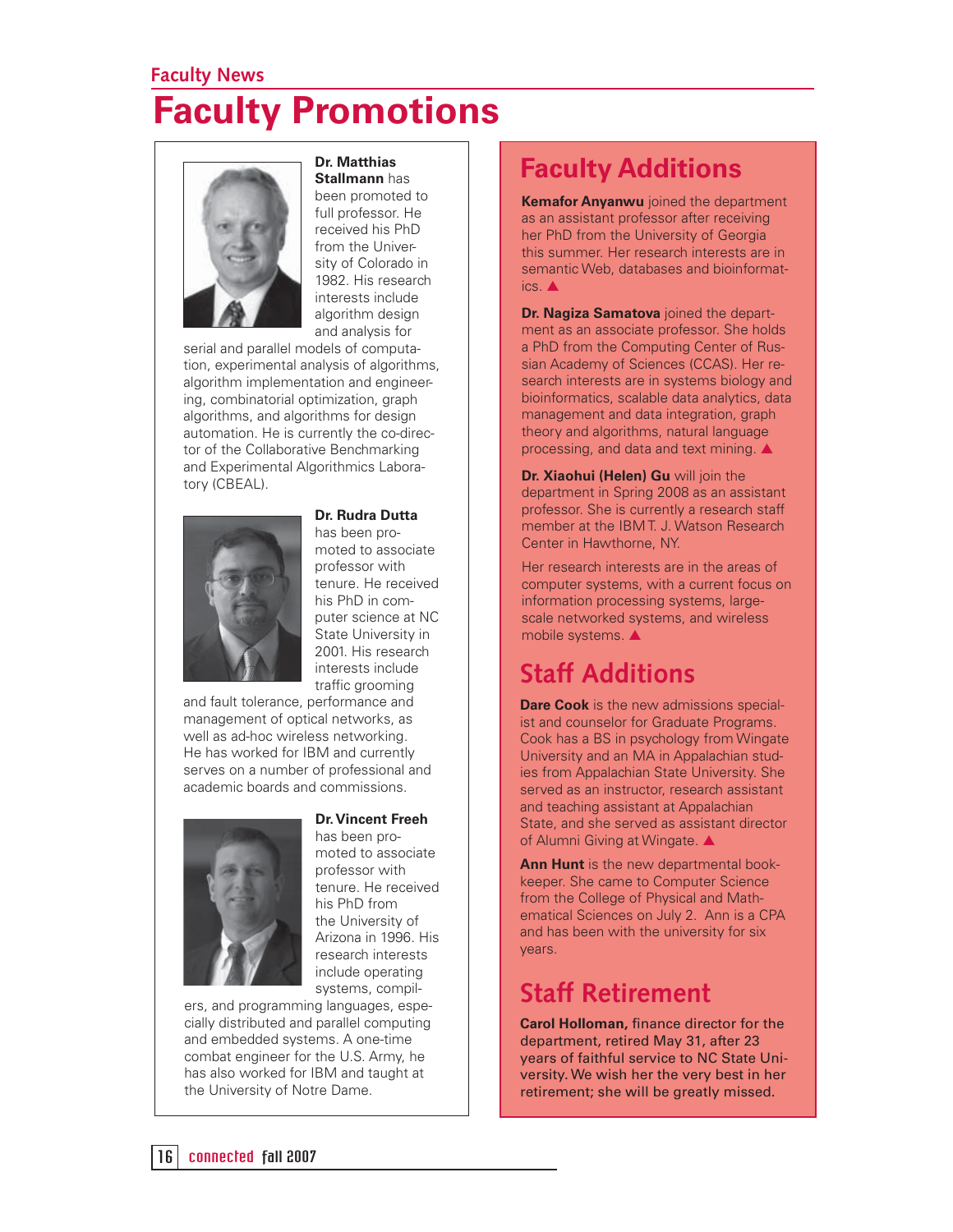# **Antón Testifies at Congressional Hearing on SSN Privacy**

Serves as Expert Witness at Hearing on Protecting the Privacy of Social Security Numbers from Identity Theft

**Dr. Annie Antón,** associate professor of computer science at NC State University, testified at a Congressional Hearing on Social Security Number (SSN) privacy, held by the **House Committee on Ways and Means Subcommittee on Social Security** on Thursday, June 21, 2007.

The Subcommittee is examining what role SSNs play in identity theft, and the steps that can be taken to increase SSN privacy and thereby limit its availability to identity thieves and other criminals. The hearing will examine how SSNs are currently used, what risks to individuals and businesses

arise from its widespread use, and options to restrict its use in the public and private sectors.

Called as an expert witness, Antón testified on behalf of the U.S. Public Policy Committee of the Association for Computing Machinery (USACM) that the theft of Social Security numbers has become the primary tool for stealing an individual's identity, enabling criminals to unlock access to credit, banking accounts, and other services. Antón, an advisor to the Department of Homeland Security's Data

Privacy and Integrity Advisory Committee and a member of USACM, proposed policies that combine business procedures and information technology to help protect SSNs and reduce the nation's reliance on them for personal identification. She urged Congress to strengthen the privacy of SSNs to prevent the resulting fraud that has become increasingly commonplace.

"Two key factors have enabled the explosion of identity theft in today's environment. One is the common use of SSNs as a de facto national identification number; the other is current computing technology that enables the collection, exchange, analysis, and use of personal information on a scale unprecedented in the history of civilization," said Antón.

Speaking before the Subcommittee, Antón urged banks, credit agencies and government agencies to require strong proof of identity; such as passports, military IDs, or licenses with a photograph to verify personal identity. "Once that is established, a secondary authenticator, such as a secret shared password or PIN can be used for

subsequent transactions. This approach provides extra layers of security and should help assure the public that the security and privacy of their information is being taken seriously," she said.

To provide an incentive to move away from the SSN as an identifier, Antón added that there should be no penalty or discrimination for someone who will not provide this information when conducting business, unless required by law to disclose it. She said this approach is consistent with advice from the U.S. Federal Trade Commission on protecting against identity theft.



She said that when paper records were used for personal information that included SSNs, they required some effort to find, copy, and disseminate; but the spread of inexpensive computing technology has made it much easier to find, use and exploit such information for fraudulent purposes.

Antón also proposed prohibiting the display of SSNs in public records, and redacting

them from these records. She offered several additional actions to reduce the use and exposure of SSNs including:

• Requiring transmission of records or documents containing SSNs and other personally identifiable information to be secure or encrypted

Requiring electronic security for files and devices containing SSNs

• Eliminating SSNs as the primary key in databases and substituting a unique number generated by the database management system.

Dr. Antón has achieved national recognition for her work on privacy and legal compliance in softwarebased information systems, homeland security, and her analyses of recent publicized security breaches. She serves on the US Department of Homeland Security Data Privacy and Integrity Advisory Committee, the US Association of Computing Machinery (USACM) Public Policy Executive Committee, and co-authored the USACM Privacy Principles. **▲**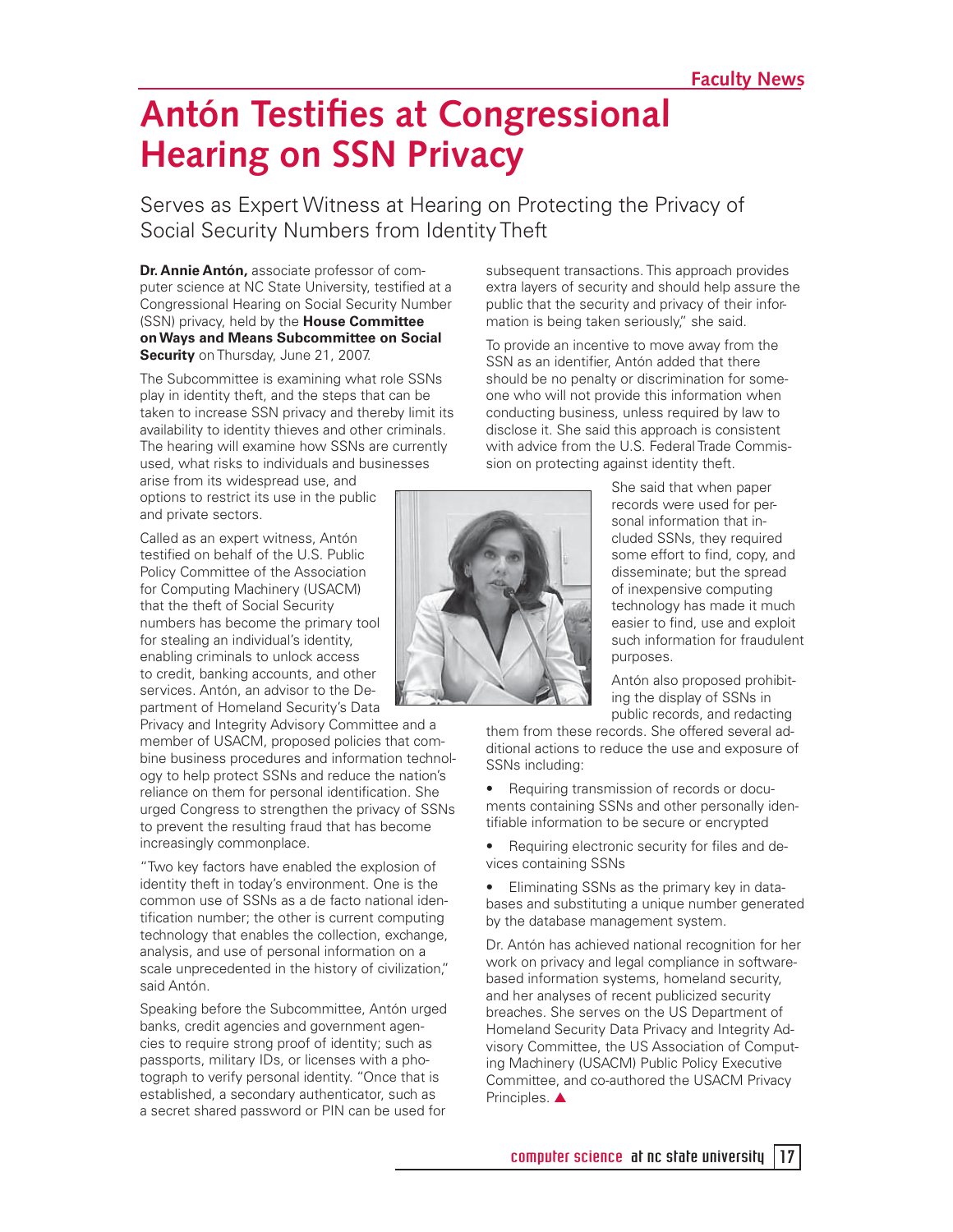#### **Faculty News**

## **Featured Faculty**



**Dr. Frank Mueller,** associate professor, and Theresa-Marie Rhyne, director of the Center for Visualization and Analytics, have both been recognized by the Association of Computing Machinery (ACM) as Senior Members for 2006. Mueller and Rhyne are among an elite group of just 77 people world-wide to receive this honor. Mueller has contributed to a number of award-winning research projects. With his doctoral advisee Jaydeep Marathe, he garnered the April 2007 Gelato (IP)2 Award, Innovative Project on Itanium Processors, for their project entitled "Hardware Profile-Guided Automatic Page Placement for ccNUMA Systems." He and his former student, alumnus Michael Noeth's (MS '06) paper

entitled "Scalable Compression and Replay of Communication Traces in Massively Parallel Environments" was selected for the Best Paper Award in the Software Track of the IEEE International Parallel & Distributed Processing Symposium. He was also awarded \$15,000 from the Oak Ridge National Laboratories for his research proposal titled "Online Data Reconstruction for Supercomputers." The award ran from January 1, 2007 through June 30, 2007.

**Dr. Peng Ning,** with Dr. Wenliang Du of Syracuse University, served as quest editor for the special issue of the *Journal of Computer Security* (JCS) featuring articles on security for ad hoc and sensor networks research. Also, he received funding from SRI International of approximately \$80,000 to support his research proposal titled "Cyber-TA: NCSU: Large-Scale Privacy-Preserving Collaborative Intrusion Analysis." The award ran from July 1, 2006 through July 14, 2007. In addition, he and Frank Mueller received funding from the Army Research Office of \$21,000 for their proposal titled "ARO Workshop on Security of Embedded Systems and Networks." The award ran from September 15, 2006 through September 14, 2007.





**Dr. Mladen Vouk,** head of the department, is a co-PI on a major research initiative which has received funding from the National Science Foundation (NSF) of \$511,512 for a research proposal titled "Markers of STEM Success (MOSS): An 11-Year Longitudinal Study of High Achieving Young Women's Interests, Experiences, and Preparation For STEM Careers." Joining Vouk on this multi-disciplinary research initiative are PI Dr. Sarah Berenson (Math & Science) and co-PIs Drs. Joan Michael (Psychology), Roger Woodard (Statistics), and Sue Bracken (Adult & Higher Education). The award will run from October 1, 2006 through September 30, 2009. Dr. Vouk also has been awarded \$885,000 by the Depart-

ment of Energy (DOE) to fund his research proposal titled "Scientific Data Management Center for Enabling Technologies." This is the second round of funding provided by the DOE in support of the Scientific Data Management (SDM) Center. The award will run from November 15, 2006 through June 30, 2011.



**Dr. Ben Watson** has been selected to receive an NVIDIA Professor Partnership Award valued at \$25,000. The unrestricted cash award will be used to augment Watson's research on sparse change-focused imagery as detailed in his proposal "Fonts for Imagery." He also received funding from the National Science Foundation (NSF) of \$60,000 for his research proposal titled "Hyper-Resolution Rendering and Display." The award ran from August 16, 2006 through August 15, 2007.

**Dr. Ana (Annie) I. Antón, associate professor, has been appointed by** Department of Homeland Security (DHS) Secretary Michael Chertoff to

serve on the DHS Data Privacy and Integrity Advisory Committee. She was also recognized at the 2006 IEEE International Requirements Engineering Conference (RE'06) for a paper she published at the annual conference in 1996. In addition, she is among 80 of the nation's brightest and gifted young engineers selected by the National Academy of Engineering (NAE) to participate in the 12th annual U.S. Frontiers of Engineering Symposium.





**Dr. Xiaosong Ma** was been awarded \$43,830 by the Oak Ridge National Laboratories—UT-Battelle LLC to fund her research proposal titled "Transparent Data Recovery for Parallel File Systems Abstract." The award ran from February 15, 2007 through September 30, 2007. She and Vince Freeh have teamed with Dr. John Blondin (Physics) and received funding from the National Science Foundation (NSF) of \$266,002 for their multidisciplinary research proposal titled "Application-adaptive I/O Stack for Data-intensive Scientific Computing." The award will run from August 15, 2006 through August 14, 2009.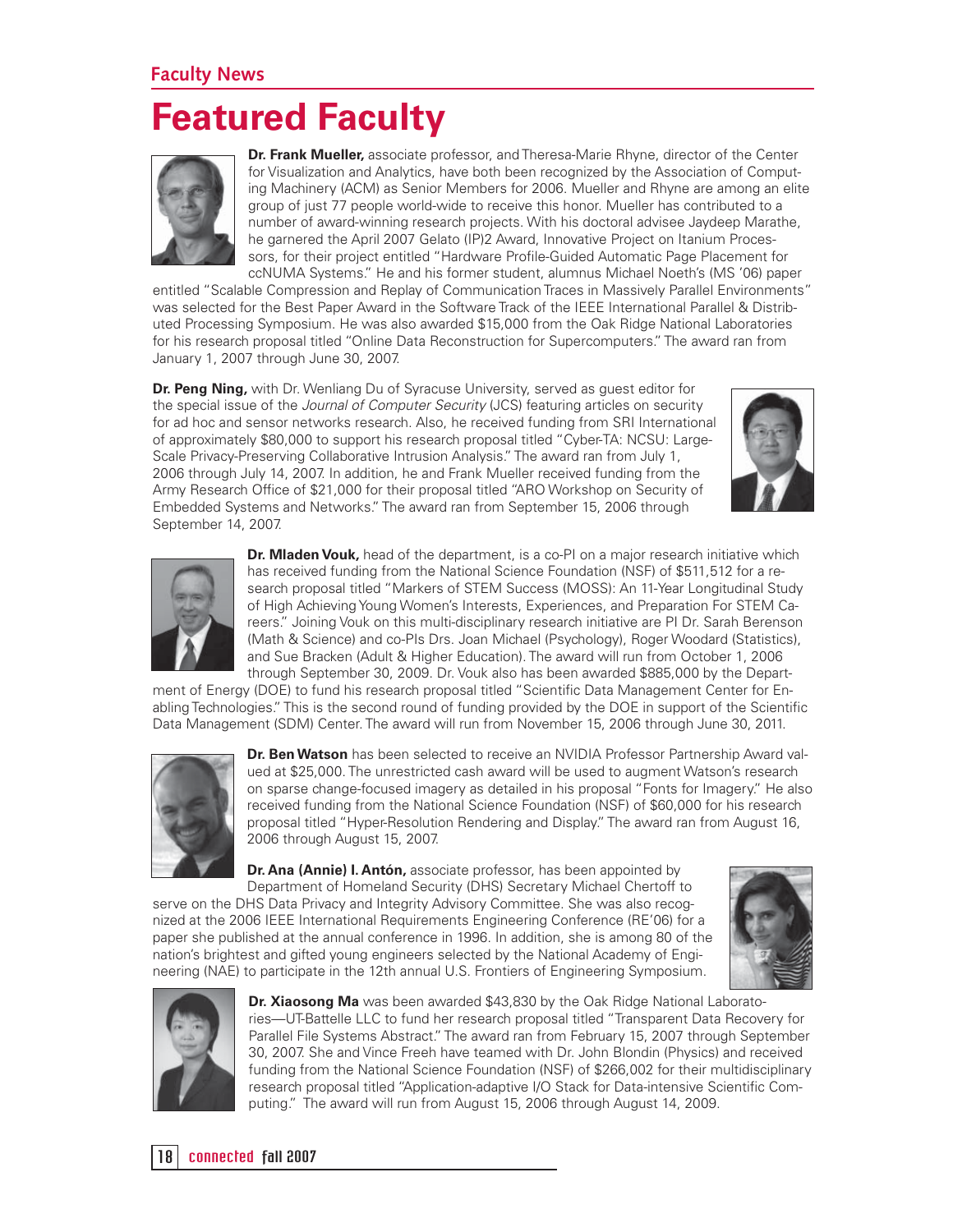## **Featured Faculty Awards**

#### **Drs. George Rouskas and Rudra Dutta**

have collaborated with the Research Triangle Institute (RTI) to obtain funding from the National Science Foundation (NSF) of \$400,000 for their research proposal titled "NeTS-FIND: The SILO Architecture for Services Integration, Control, and Optimization for the Future Internet." The RTI research team includes two PhD graduates from NC State, **Drs. Ilia Baldine** (who studied under Rouskas) **and Arnold Bragg.** This is one of a very limited number of NSF awards this year targeted at defining what the architecture of the Internet will look like in 20 years. The award, which includes \$220,000 for the NCSU researchers and \$180,000 for the RTI researchers, will run from September 15, 2006 through August 31, 2008.

**Dr. Michael Young,** associate professor, has been named the new editor-in-chief of the Journal of Game Development.

**Dr. Laurie Williams** has received funding from Nortel Networks of approximately \$46,000 to support her research proposal titled "Hot Spot Identification and Test-Driven Development." The award will run from August 15, 2006 through December 31, 2007.

**Drs. Laurie Williams, Harry Perros** and **Frank Mueller,** were selected to receive a 2006 IBM Faculty Award valued at \$27,000. **Dr. Munindar P. Singh** received a 2007 IBM Faculty Award valued at \$30,000

**Dr. Carla Savage's** research on symmetric Venn diagrams was featured in the December 2006 issue of Notices of the American Mathematical Society. In addition to the feature article entitled "The Search for Simple Symmetric Venn Diagrams," the work of Savage and her colleagues was featured on the magazine's cover.

**Dr. James Lester** has partnered with researchers from NC State's College of Education to obtain funding from the National Science Foundation (NSF) of \$605,436 for their research proposal titled "Bayesian Pedagogical Agents for Dynamic High-Performance Inquiry-Based Science Learning Environments."

Joining Lester on this collaborative effort

are **Drs. Hiller Spires and John Nietfeld**  of Curriculum & Instruction in the College of Education. The award will run from January 1, 2007 through December 31, 2009.

**Dr. Steffen Heber** was awarded \$227,029 by the NC Biotechnology Center to fund his research proposal titled "A Bioinformatics Computing Cluster for NC State University." The award will run from February 1, 2007 through January 31, 2008.

**Dr. Harry Perros,** Alumni Distinguished Professor of Computer Science, was the guest of honor at the National University of Science and Technology's (NUST) Institute of Information Technology (NIIT) in Islamabad, Pakistan during the last week of April 2007.

### **Featured Staff Award**

**Susan Peaslee,** administrative support specialist for the department, has been recognized as a "Pride of the Wolfpack" award winner in the College of Engineering.

## **Did You Know?**

**The College of Engineering is moving its entire facilities to Centennial Campus. Construction recently started on EBIII.**

**For a summary of our current research initiatives, see our 2007 Research Brochure at** 

**www.csc.ncsu.edu/research/brochure/ 2007Research\_Pub\_Final.pdf**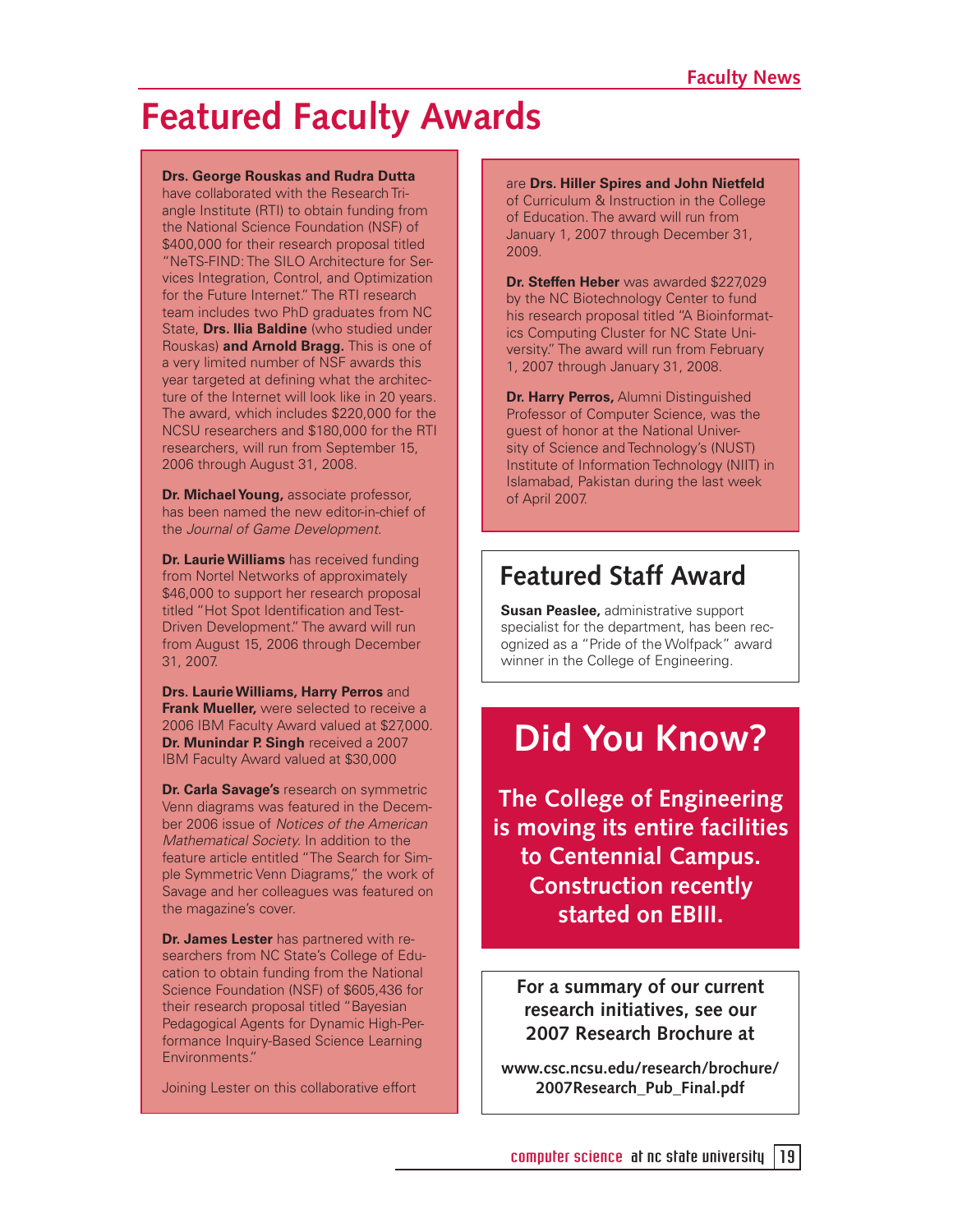# **Baradwaj, Battestilli Receive Nancy G. Pollock Awards**

Congratulations to **Nikhil Baradwaj** and **Lina Battestilli!** Baradwaj is the recipient of the **2006 Nancy G. Pollock Thesis Award** and Battestilli is the recipient of the **2006 Nancy G. Pollock Dissertation Award.** Both are the first graduate students from Computer Science ever to receive these prestigious awards.



Baradwaj conducted his MS research under the guidance and supervision of **Dr. George Rouskas,** and his work was funded by a grant from the National Science Foundation.

His thesis entitled Traffic Quantization and its Applica-

tion to QoS Routing investigated traffic quantization as a method for supporting per-flow functionality in packet-switched networks in an efficient and scalable manner.

Born in New Delhi, India, Baradwaj completed his MS in Computer Science at NC State University in August 2005. He is now employed with MicroStrategy, in McLean, Virginia.



Battestilli conducted her PhD research under the guidance and supervision of **Dr. Harry Perros.** 

Her dissertation was entitled Performance Analysis of Optical Burst Switched Networks

with Dynamic Simultaneous Link Possession. In this work, she developed mathematical models of Optical Burst Switched (OBS) networks using tools from queueing theory and teletraffic theory, which belong to the broad category of probability theory.

Battestilli completed her MS in Computer Networking at NC State in August 2002. After successfully defending her PhD dissertation in August, 2005, she is now working as a scientist at MCNC in the Research Triangle Park. Her latest research focus is the role, control and design of optical networks within the context of Grid computing.

Sponsored by the NC State University Graduate School, the Nancy G. Pollock Thesis and Dissertation Award program is designed to reward outstanding scholarly research and to demonstrate the positive impact of graduate-level research on both the economy of North Carolina and the quality of life for all its citizens. The MS Thesis Award

carries a \$500 stipend. The Dissertation Award carries a \$1000 stipend. ▲

## **Heckman and Breaux Win IBM PhD Fellowship Awards**

Congratulations to CSC graduate students **Sarah Smith Heckman** and **Travis Breaux,**  each of whom were awarded the prestigious 2007 IBM PhD Fellowship Award.

This is the second consecutive year that Heckman and Breaux have been honored by winning these awards.

Special thanks go to their sponsors, **Drs. Laurie Williams and Annie Antón**, respectively, for their assistance. And thanks to IBM for their continued support of our department and our students.

## **Nine TAs Recognized at UGSA Ceremony**

The following Computer Science TAs were selected for Outstanding Graduate Teaching Assistant Awards by the University Graduate Student Association (UGSA): **Mithun Acharya, Alexander Balik, Paul Breimyer, Pankaj Chopra, Sangtae Ha, Jeff Ligon, Kunal Taneja, James Tetterton and Benjamin Wheeler.**

**These are just a sampling of the awards and partnerships. For more information visit www.csc.ncsu.edu/ news/**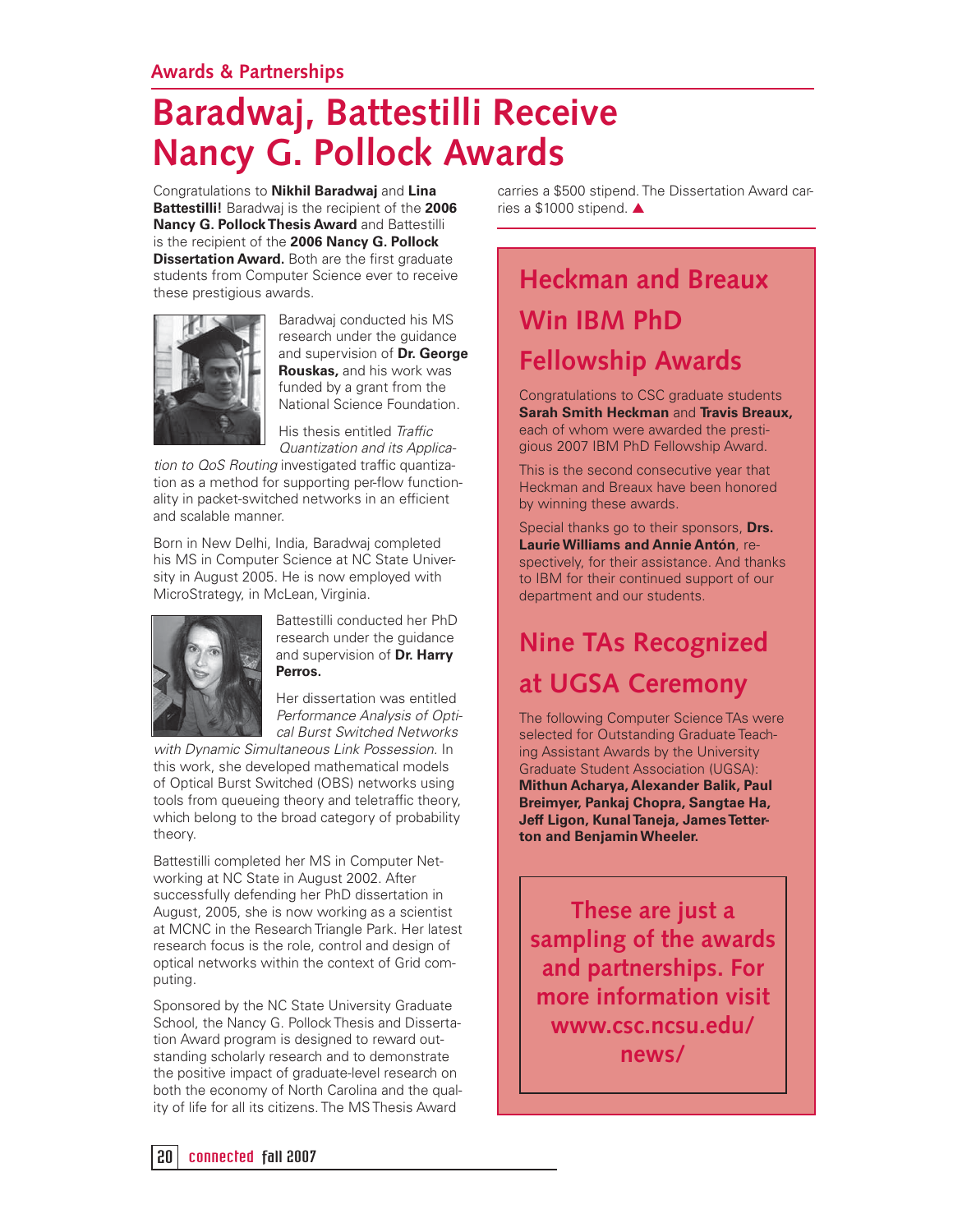### **Fall ePartners Career Connection Event Largest Ever**

On October 4, 2006 the Department of Computer Science hosted its 6th annual **ePartners Career Connection** event, a recruiting and networking event provided exclusively for CSC students and ePartner companies.

This was the second time the event had been held in EBII, the department's new home on Centennial Campus, but the first time using the atrium.

The extra space came in handy as this event was the largest in the department's history, featuring 12 corporate partners. Participating in the event were **Cisco Systems, EMC, Progress Energy, Network Appliance, Tekelec, i-cubed, The Vanguard Group, Duke Energy, Prometheus Group, Itron, NC Office of the State Auditor, and Microsoft.** 

As always, student participation was strong. Several recruiters estimated that as many as 200 to 250 CSC students attended the event.



*Prometheus Group at the ePartners Career Connection Event*

**Jim Johnson,** director of Human Resources for Network Appliance said, "We spoke with some very strong students today. It has been a very successful event for us."  $\blacktriangle$ 

## **Cisco Grant Supports Game Room and Student Organizations**

Soon students in Electrical and Computer Engineering as well as Computer Science will have a place on Centennial Campus to socialize and have a little fun. With generous support from **Cisco Systems,** a game room will be up and running in Engineering Building II in a room just off of the atrium. The game room comes complete with a ping pong table, air hockey table, foosball machine, a large television with PlayStation II games, as well as Guitar Hero and Dance Revolution. Student organizations will also provide board games from various cultures so that all students can enjoy this room.



In addition to the game room, Cisco has provided support to many of the student organizations within CSC and ECE.

Funds were provided to the Society of Hispanic Engineers (SHPE), the Underwater Robotics Club, Eta Kappa Nu (HKN), the ECE Graduate Student Association, the student branch of the Institute of Electrical and Electronic Engineers (IEEE), the CSC Geek-A-Thon (providing refurbished computers), the Association for Computing Machinery

(ACM) and Women in Computer Science (WICS).

"We are so appreciative of the support Cisco provides to our programs and our students. They are a great partner to both the CSC and ECE departments, and we appreciate their continued interest in our students," said **Tara J. Britt,** director of External Relations for the ECE department.

The support from Cisco makes it possible for students who are in these organizations to attend leadership conferences, establish outreach efforts in the community, compete in national competitions and help fellow students with tutoring and other educational needs.

Rockin' out to Guitar Hero II in the ECE/CSC Game Room, **Dawn Johnson,** University Relations manger for Cisco, said, "Cisco has had a very long-standing partnership with NCSU, and we are very proud to have been able to contribute funding for the game room. As a corporate partner with NCSU, it is imperative that we take notice of other ways that we can enhance student life. Cisco recognizes the need for both academic and social experience to foster a true higher education. With the opening of the game room, we hope to promote a place for social gathering where students ...from various backgrounds can...learn about each other and share their cultures, backgrounds and experiences."

Cisco is a member of the CSC ePartners Program. ▲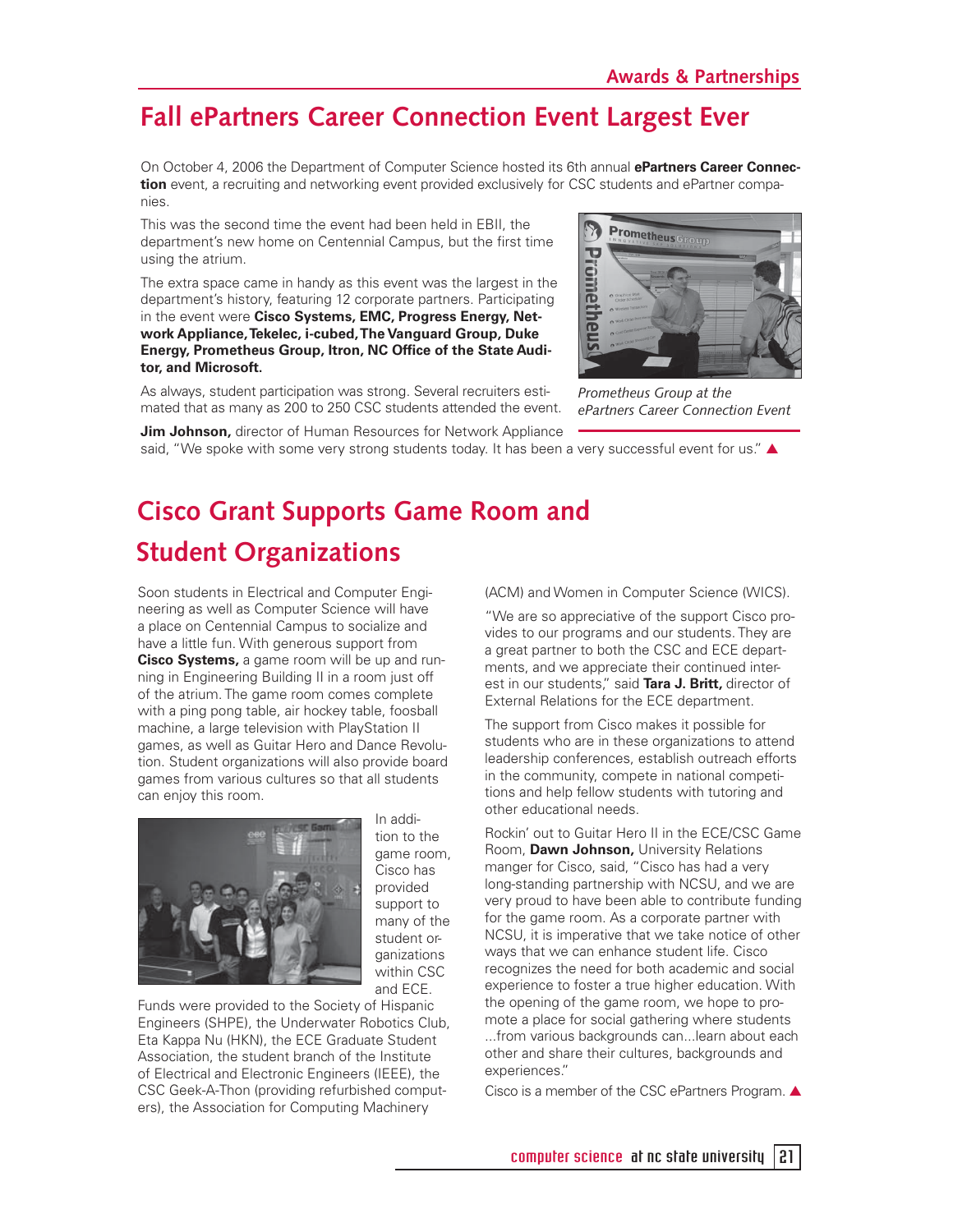# **Cisco Announces Inaugural Recipients of NCIGS Awards**

Congratulations to incoming Computer Science freshmen **Mackenzie Corcoran** and **Robinson Udechukwu,** who have been selected by Cisco Systems as NC State's inaugural recipients of the **National Cisco Internet Generation Scholarship (NCIGS)** awards.

Each scholarship is valued at \$5,000/year and is renewable for four years of undergraduate study, as long as the student maintains enrollment in computer science and maintains a minimum 3.0 GPA.

The program also includes internships and Cisco Engineering Education opportunities.

NC State is just one of five universities nationally selected by Cisco to participate in this prestigious scholarship program. The other schools participating in the program include the University of Texas, University of Michigan, Georgia Tech, and the University of California, Berkeley.

Through the NCIGS program, Cisco is attempting to increase the attraction and retention rates of underrepresented students (minorities and/or females) in the field of computer science.

Corcoran and Udechukwu, NC State's inaugural recipients of the NCIGS

nurturing strong relationships and friendships that will last a lifetime.

 Udechukwu, a native of Charlotte, NC, developed an interest in networks and computer science while in high school. He claims the NCIGS scholarship played a key role in his decision to come to NC State. "I was looking at several options, including a program at UNC—Chapel Hill," said Udechukwu. "But ultimately, the Cisco scholarship provided the tipping point for me to come here and study computer science." He has obtained his A+ and

> Network+ certifications, and is excited about future internship opportunities at Cisco.

Corcoran, a native of Cary, NC, knew early-on that she wanted to come to NC State to study computer science, but the NCIGS scholarship has been a huge help to her and her family. Since arriving on campus, she has taken a very active role in the Women in Computer Science (WiCS) program, and she has volunteered to help with departmental events, such as serving as a student representative at Open House. She is also excited about the intern opportunities provided by Cisco, as she really values "hands-on" experience.

 As the inaugural winners of the NCIGS scholarships, both students

are extremely honored to have been selected, and they look forward to the opportunity to mentor future winners. ▲

**"I was looking at several options, including a program at UNC–Chapel Hill, but ultimately, the Cisco scholarship provided the tipping point for me to come here and study computer science."** 

Cisco's NCIGS program coordinator, **David Jaffe,**  adds that the program is also an attempt to align their strategic recruitment efforts with their research interests. "In addition to the internships," Jaffe says, "we would ultimately love to see these students have an opportunity to work directly with local faculty on research efforts we are supporting."

Since these renewable scholarships will be awarded to two incoming freshmen each fall, in just four years, as many as eight computer science students could be benefiting from the awards each year.

Jaffe, whose office is on the west coast, plans to make regular visits to campus to dialogue and interface with the students. He adds that he and local mentors at Cisco "really want to get to know these kids very well over the course of their academic career." As the program matures, he expects a community of award winners will emerge,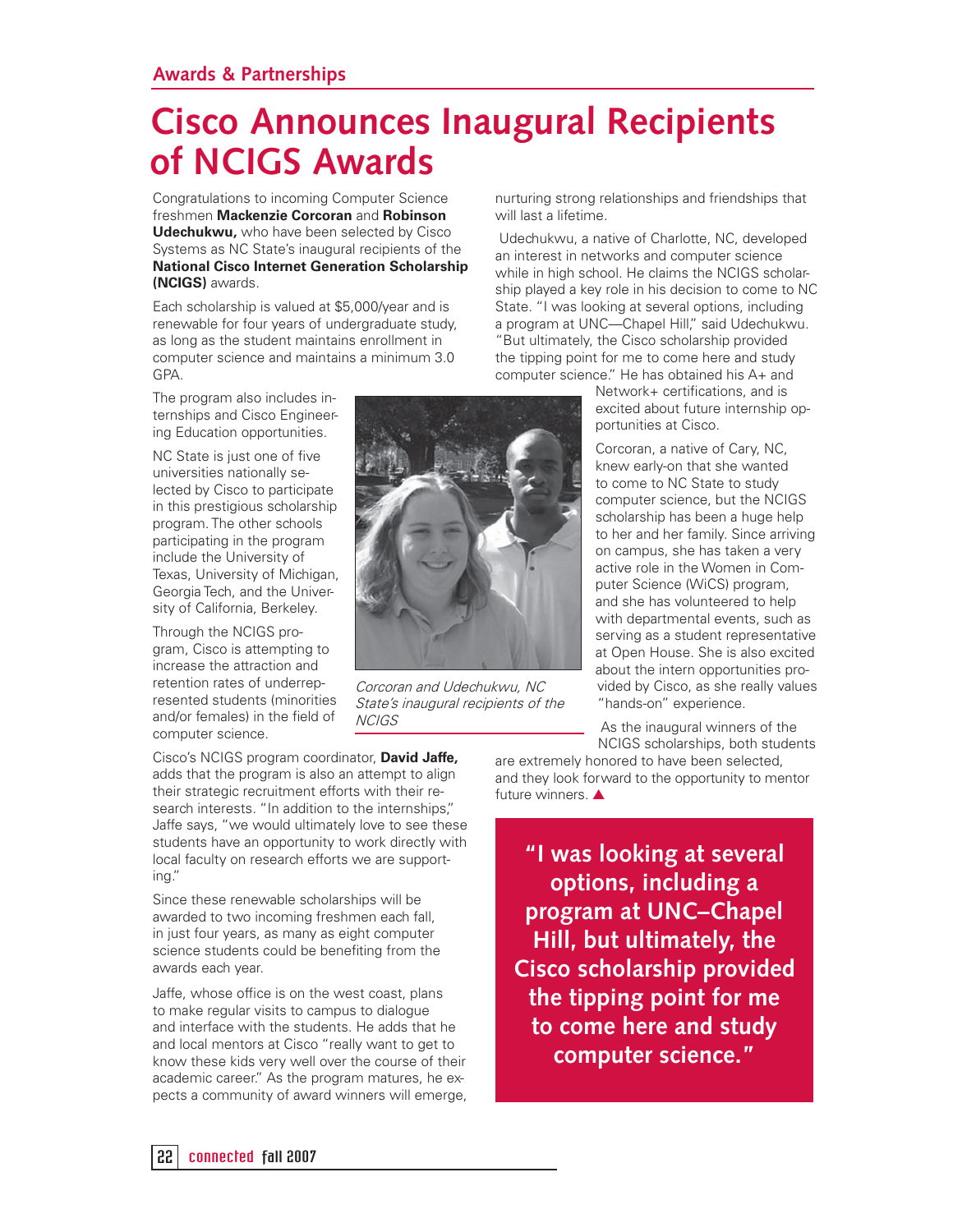## **Sun Microsystems Donation to Support Wireless Sensor Instruction and Research**

#### **Sun Microsystems, Inc.** has donated 10 Sun

SPOT wireless sensor kits to **Dr. Robert Fornaro,** professor and director of the Senior Design Center. The technology gift, valued at \$5,500, will be used to support wireless sensor related student projects, classroom instruction and research initiatives.

Sun SPOT (Small Programmable Object Technology) is experimental technology developed by Sun Labs. Using Java-based technologies, a Sun SPOT device has almost an unlimited potential for countless applications.

The Sun SPOT kits are not commercially available at this time in the United States and have a very limited distribution. NC State is one of a very small number of universities experimenting with them.

Immediate plans are to incorporate the technology in CSC 453, a senior-level course aimed at introducing concepts and applications of ad hoc wireless sensor systems. Fornaro plans to revise labs for this course to include more exercises aimed at learning about Sun SPOTs and creating demonstrations and applications that show their versatility.

In addition, Fornaro has commissioned two teams of Senior Design students to pursue a broader range of applications of Sun SPOTs. He also plans to conduct research experiments using the Sun SPOTs in a benchmark against other sensor systems to compare relative computational performance of security-related algorithms.

According to Fornaro, the donation has generated great interest and enthusiasm from our students. "On the first day of our CSC 453 course this semester, I announced the receipt of the Sun SPOT gift and our plans to build laboratory exercises around it to the class," Fornaro said. "One week later, the class had doubled in size!"

For more information on Sun SPOTs, visit http:// www.SunSpotWorld.com/ ▲

## **Dulberg and Adams Endow Computer Science Scholarship**

Alumnus **Dr. Martin "Marty" Dulberg** (MS '96, PhD '03) and his wife, **Dr. Barbara "Jasmine" Adams,** have made a generous donation to the Department of Computer Science to establish a scholarship endowment in honor of Marty's mother and stepfather, Renee and Stan Katz.

#### The **Renee and Stan Katz Scholarship Endow-**

**ment** will provide scholarship funds to a freshman in Computer Science and is renewable for up to eight semesters as long the student maintains qualifying grades and makes acceptable academic progress toward graduation. Should the recipient decide to change majors, the scholarship may be retained as long as the recipient remains in the College of Engineering. Preference shall be given to first-generation college students.

Marty is the director of the Computer Programming Certificate Program, and Jasmine is the director of Advising for the Department of Computer Science.

This is the department's 14th named endowment, and the 7th specifically created to provide scholarship funding for Computer Science students.

More important, this endowment is the first in the

"40@40 Campaign", a special campaign designed to help the department commemorate its milestone 40th year by increasing its endowments by 40 percent in 2007. While a very ambitious goal, this embodies the bold and transforming support required to position our department among the very elite computer science departments in the nation.

Marty and Jasmine feel strongly about supporting higher education, and in particular, they feel strongly about helping others achieve their academic potential.



This is actually the second scholarship

endowment created by the couple. Their first endowment, the **Michael and Olga Liss Memorial Scholarship, was created in 2005 in memory** of Jasmine's grandparents, Michael and Olga Liss. It provides support for students majoring in mechanical engineering. ▲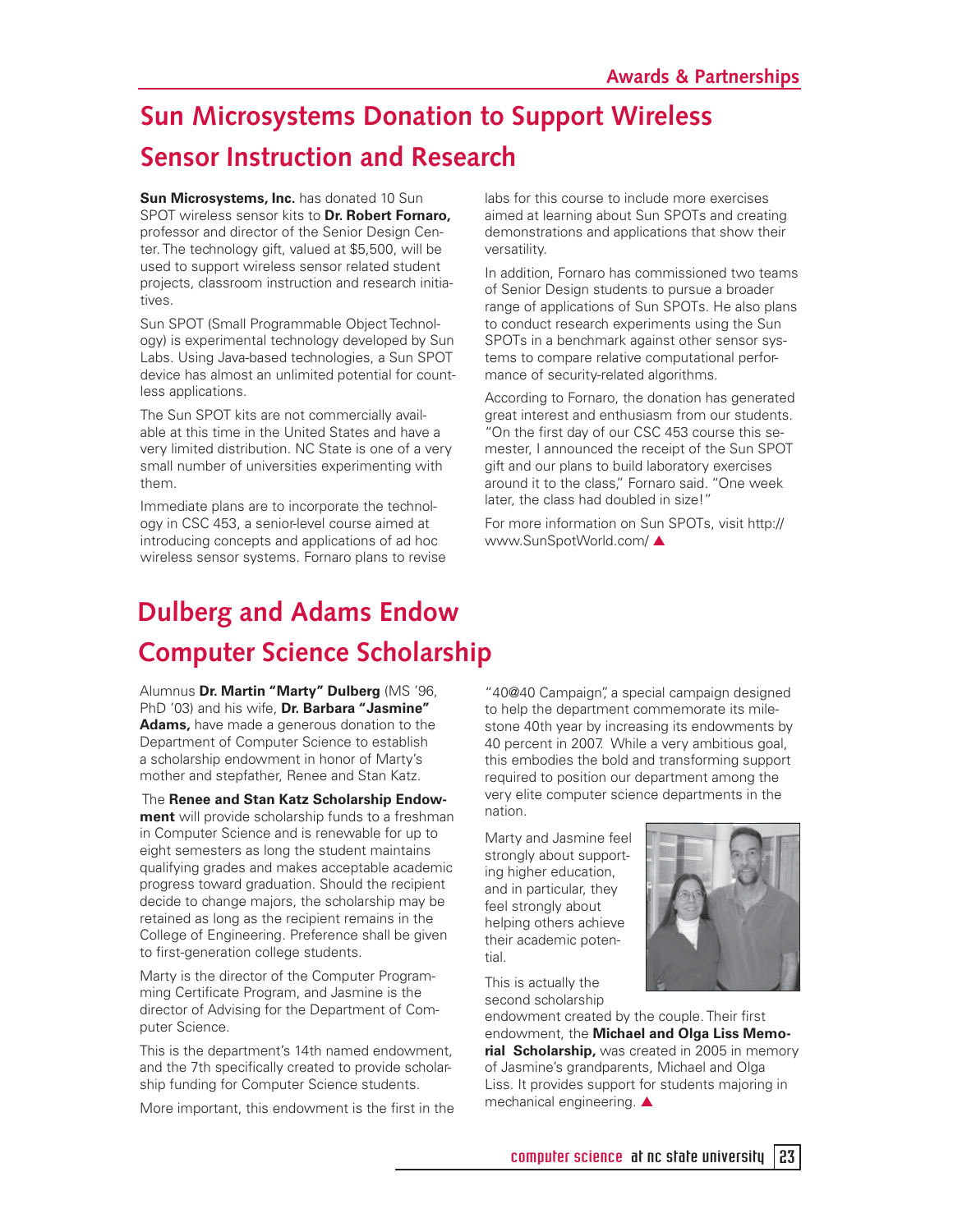# **Selected Student Awards and Achievements**



**Kristy Elizabeth Boyer,** a doctoral student in Computer Science co-advised by **Drs. Mladen Vouk and James Lester,** and **Laurie Jones,** a research scientist working with **Dr. Annie I. Antón,** are both recipients of the prestigious National Science Foundation (NSF) Graduate Research Fellowship Award. The Graduate Research Fellowship provides three years of support for graduate study leading to research-based masters or doctoral degrees and is Kristy Boyer intended for students who are at the early stages of their Laurie Jones graduate study.





**Marivic A. Bonto-Kane**, a PhD candidate was chosen as one of only 13 women to participate in the Student Bridges "Women in Leadership Development" program for Spring 2007, offered by the NCSU Women's Center.

*Mavric* ship. *Bonto-Kane*

**Claris Castillo,** a doctoral student and teaching assistant, was named a finalist for The Google 2007 Anita Borg Scholar-

*Clara Castillo*



**Phil List,** a senior, was named as co-recipient of the 2006– 07 Deborah S. Moore Student Volunteer of the Year Award. The Deborah S. Moore Service Awards recognize exemplary service and outstanding volunteerism by students and clubs, and they are presented by the Center for Student Leadership, Ethics and Public Service (CSLEPS).

*Phil List*

**Lauren Hayward** participated in CRA's Distributed Mentor Project (DMP) this summer. Lauren worked with **Dr. Mary Beth Rosson,** professor of information sciences and technology at Penn State University. She began her graduate studies in the Computer Science department at NC State in the fall.



*Lauren Hayward*



*Talmage*

**Talmage Patrick,** a junior, has been named a recipient of the UPE/ACM Scholarship Award, valued at \$1,000. Patrick is one of just three recipients of the award nationwide.

**Jiang Zheng,** a doctoral student and research assistant, took first place in the graduate category of the ACM Student Research Competition. He is now eligible to participate in the Grand Finals of the ACM Student Research *Patrick Jiang Zheng* Competition.

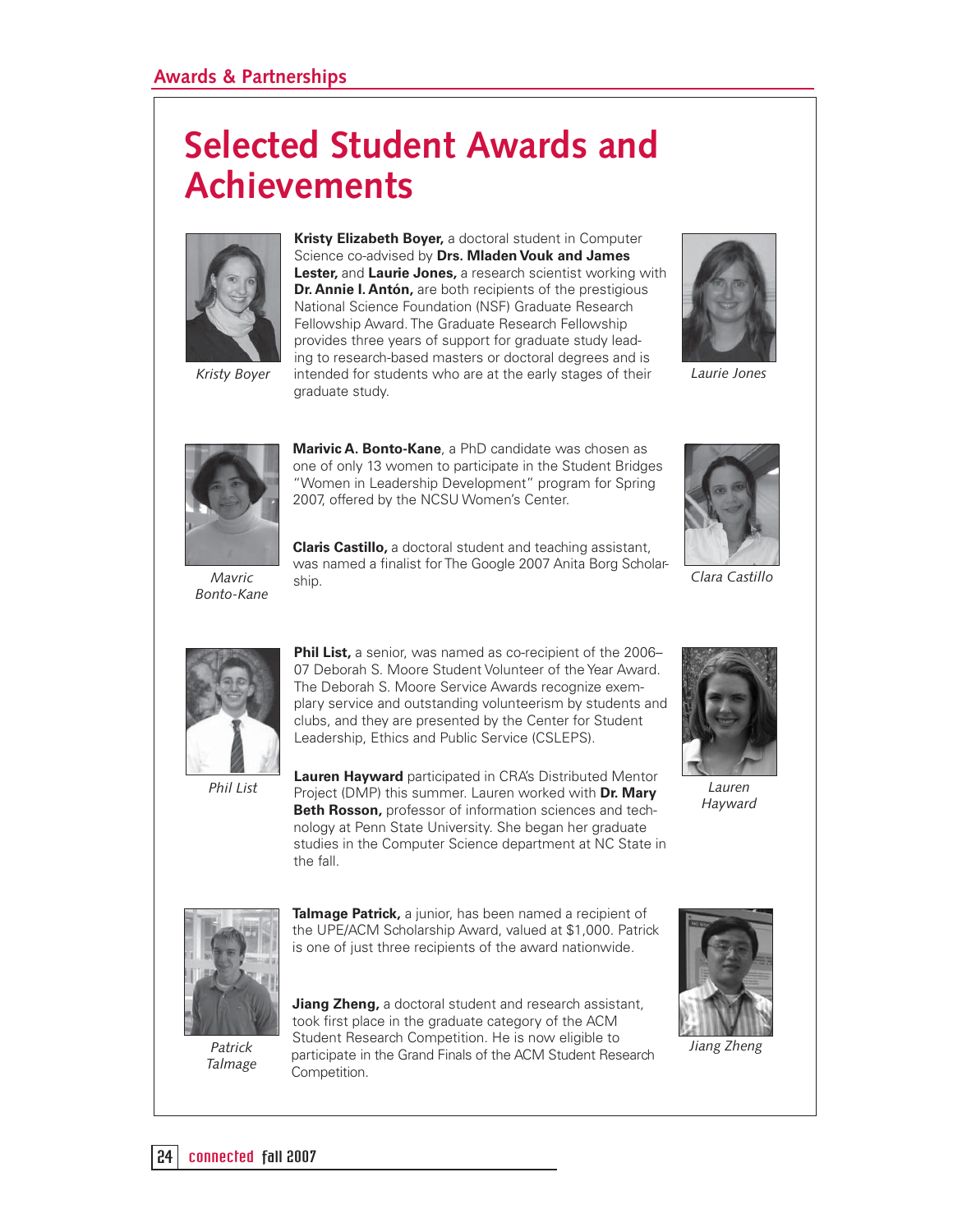### **Fidelity Investments Sponsors Leadership Speakers Series**

In conjunction with its 40th Year Celebration this fall, the Department of Computer Science at NC State University is very pleased to announce the launch of the **Fidelity Investments "Leadership in Technology" Executive Speakers Series.**

The Executive Speakers Series, which has been made possible during the **2007–08** academic year as a result of a generous \$25,000 gift from Fidelity Investments, is expected to feature five to six high-profile, technology-focused business leaders throughout the year.

According to **Ken Tate,** director of Development & External Relations for the department, the series is an outgrowth of a very popular executive seminar-based course created a few years ago. "Our 'Leadership in Technology' course was one of our students' most popular courses," says Tate. "Making this transition allows us to reach a much larger audience and have a greater impact on the lives of our students."

**Dr. Mladen Vouk,** head of the department, commented, "We are so grateful to Fidelity Investments for making this series possible. ...this is a strong statement to their partnership commitment with our department." Vouk adds, "As we celebrate our 40th year as a department this year and look

forward to an exciting future where technology will continue to touch every phase of our lives, it is imperative that we understand and embrace the unique leadership skills required to compete and thrive in an ever-flattening world."

**Steve Scullen**, president of **Fidelity eBusiness,**  will serve as the first executive speaker for the Fidelity Investments "Leadership in Technology" Ex-

ecutive Speakers Series. This inaugural talk will take place on Tuesday,



Smart move.

**September 11** at 6 pm in Room 1025 of EBII on Centennial Campus.

The fall schedule will also include **Matthew Szulik,** CEO and president of Red Hat (**October 16**), and **Frank Plastina,** CEO of Tekelec (**November 14**).

All talks will be delivered at EBII and free and open to the public.

For more information, consult the Fidelity Investments "Leadership in Technology" Executive Speakers Series page (www.csc.ncsu.edu/corporate\_relations/fi\_lit.php) or contact Ken Tate, tate@ csc.ncsu.edu or 919.513.4292. ▲

## **Student Team Competes in International Multi-team Hacking Contest**

A team of 10 CSC undergraduate students, known as the **W0lf H4ck3r5,** recently participated in the annual **UCSB International Capture the Flag (iCTF)** contest.

The iCTF is a distributed, wide-area security exercise with the goal of testing the security skills of the participants from both the attack and defense viewpoints.

The contest is a multi-site, multi-team hacking contest in which a number of teams compete independently against each other.

 The CSC students competed from the Friday Institute on Centennial Campus.

Each team was given a server which contained a Windows and a Linux host system. The goal of the contest is to keep the server from going down due to viruses, malware or other computer security threats by fixing any vulnerability the servers and/or hosts have. In addition, teams are

encouraged to add vulnerabilities to other servers in the competition in order to improve their chances of winning.

"Security is an ever changing and growing field. This competition is important because it allows students to experience the multifaceted challenges that security engineers face on a daily basis, where more than just virtual banks and virtual computer systems are on the line", says **Sina Barham,** a senior in Computer Science and W0lf H4ck3r5 team member.

The contest, which originated in 2003, has grown from a few U.S. colleges and universities to an international competition featuring schools from North America, South America, Europe and Australia. It is the first known international simultaneous computer security competition.

NC State has fielded a team in the event every year since the competition started. ▲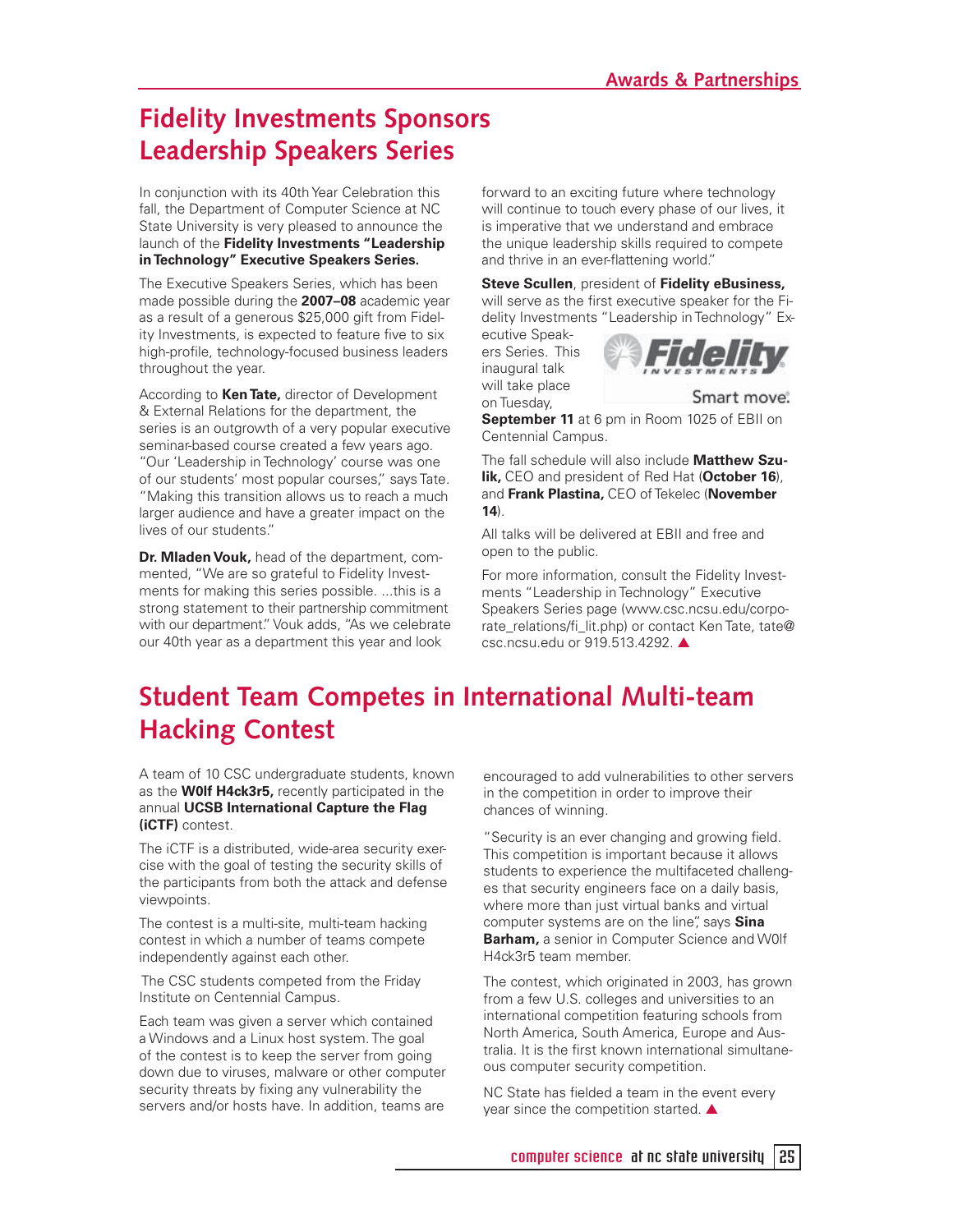## **Charles W. Kelly / ISSA Scholarship Endowment**

### **Officially Launched**

As part of a multi-year pledge, the Raleigh chapter of the Information Systems Security Association (ISSA) has made an \$11,000 donation to the Department of Computer Science at NC State, allowing for the official launch of the **Charles W. Kelly/ISSA Scholarship Endowment.** 

Leaders of the local ISSA chapter, both past and present, were on hand to make the check presentation during their June meeting held at EBII on Centennial Campus.

The scholarship endowment, named to honor the founder of the Raleigh ISSA chapter, **Charles W.**  Kelly, will be awarded annually to a qualified junior or senior with a demonstrated interest in working in the field of computer security.

During the endowment pledge period, the local professional organization has made \$1,000 scholarship awards, and will continue to do so while the endowment matures.

**Ken Tate,** director of Development & External Relations for the department, expressed appreciation to the group for their support of Computer Science students with this endowment. With well over 1,000 students, the department has emphasized the importance of growing our endowments to help attract and retain the very brightest students and faculty. Tate commented,

40@40 Scholarship Endowment to be Launched

A new **40@40 Scholarship Endowment** will be created with proceeds from the 40 Year Celebration's online auction (www.ncsu-csc.cmarket.com) and donations to a special **40@40 Campaign.**

In August, all CSC alumni in the U.S. were mailed a package detailing this new endowment and asking for their support. We have partnered with the Alumni Association to offer donors numerous benefits based on their support level; including 40th Year Commemorative items, a year's membership (or extension) in the Alumni Association, an engraved brick on Centennial Campus, a special dinner at the Park Alumni Center, and a chance for tickets in a luxury suite for the NC State vs. Maryland football game on November 24th.

"This becomes our 15th official endowment, and the 3rd to officially be launched this year, our 40th year as a department. We are so appreciative of ISSA's support, and we invite other professional organizations to follow their lead."



Chapter president, **Steve Toy** said, "We are very grateful for the relationship the ISSA has with NC State and hope to continue to expand it in the future."

Individuals or corporations interested in contributing to this fund should make their donations to the "NC State Engineering Foundation," noting for the "Charles W. Kelly/ Raleigh ISSA Scholarship Endowment" in the memo section. Donations can be sent to the NCSU Department of Computer Science, Campus Box 8206, Raleigh, NC 27695. ▲

### **Northrop Grumman Makes Significant Contribution to NC State Engineering**

**Northrop Grumman Corporation** has donated \$60,000 to the College of Engineering at NC State University. The gift will support departmental and diversity scholarships; K-12 outreach and diversity programs; student leadership development; the Career Center; and senior design projects for the departments of Computer Science, Electrical and Computer Engineering, Materials Science and Engineering and Mechanical & Aerospace Engineering.

Northrop Grumman, a global defense corporation, has been a long-standing supporter of the College and is a significant recruiter of engineering students from NC State.

**Dr. Louis Martin-Vega,** dean of the College of Engineering at NC State, said of the gift, "We greatly appreciate the generous support of Northrop Grumman to the College of Engineering. This gift will enhance current programs and create educational opportunities." ▲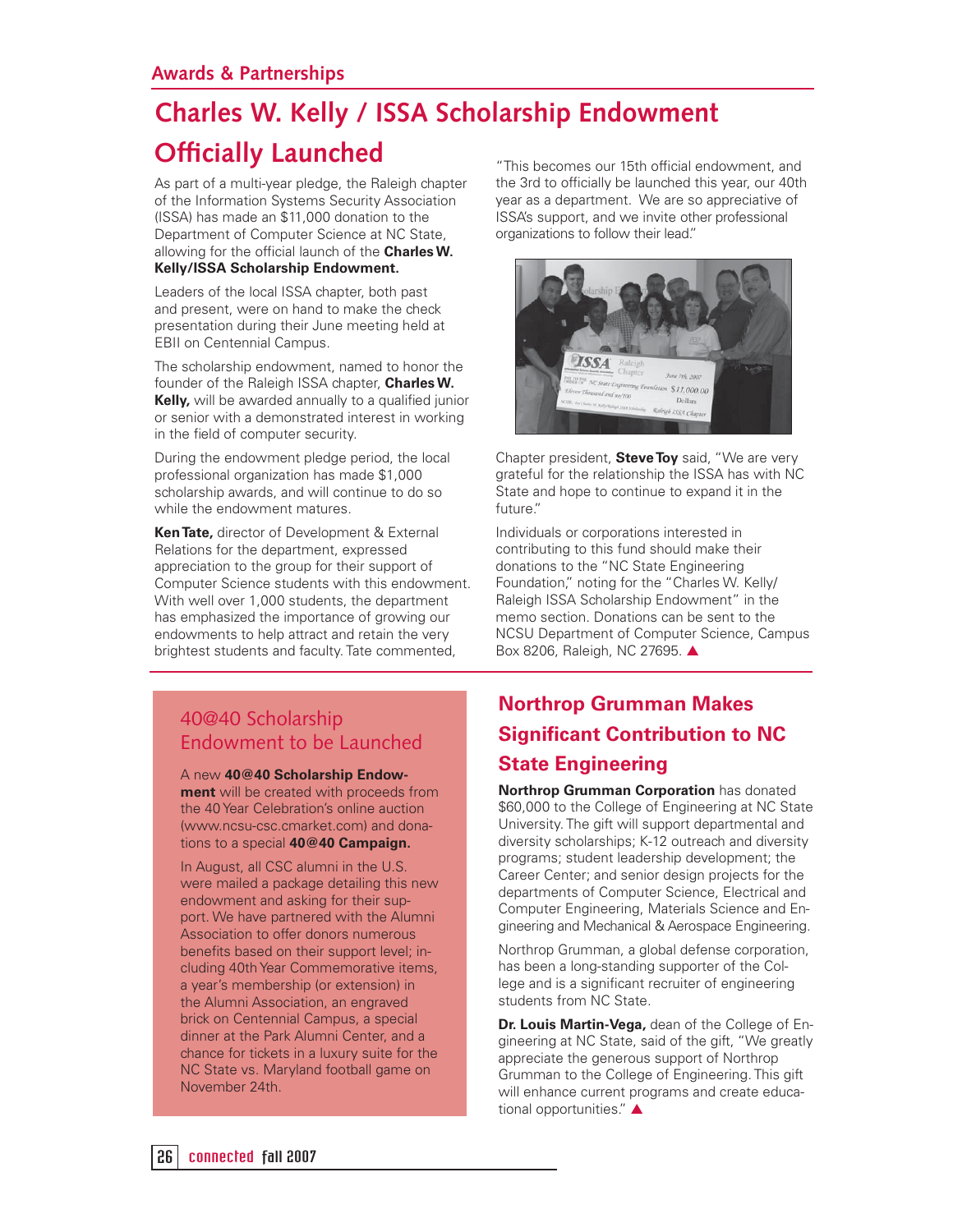## **New Strategic Advisory Board Members Named**

**Dr. Mladen Vouk,** department head, and the NC State Department of Computer Science are pleased to announce the addition of four new members to the department's Strategic Advisory Board (SAB):

**Sidd Chopra** (CSC B.S. '88) – president and founder of Analytrix LLC.

**Gail Kramer** (CSC B.S. '85) – VP, Business Intelligence Clients w/SAS Institute

**Eric Wagner** – senior director, NAS Solutions w/EMC Corporation

**Mark Wyatt** (CSC B.S. '80) – VP, IT Business Applications w/Duke Energy

The SAB is a cornerstone of the Computer Science department's strategic planning efforts. This dynamic group of industry executives and academic leaders provides input and guidance which is critical to helping shape the department's strategic focus.

The SAB meets each spring on campus and functions as a virtual working team throughout the year through conference calls and member involvement on subcommittees and executive panels.

Membership terms are for three years and may be

### **Alumnus Wins Prestigious NSF CAREER Award**

Alumnus **Dr. Lisong Xu** (PhD '02), an assistant professor at the University of Nebraska-Lincoln, has received a Faculty Early Career Development (CAREER) Award from the National Science Foundation valued at \$400,000 for his proposal "Stochastic TCP Friendliness: Exploring the Design Space of TCP-Friendly Traffic Control in the Best-Effort Internet".

These prestigious awards are provided by the NSF in support of the early career-development activities of those teacher-scholars who most effectively integrate research and education within renewed for a second term.

In addition to providing guidance and direction to the department chair and faculty, the SAB has taken an active role in addressing some of the department's key challenges.

For example, numerous members of the SAB have contributed to launch the Diversity in Computer Science Endowment, the vision of previous SAB chairperson **Keith Collins** and his wife **Margie**. This fund was created to help improve the attraction and retention rates of females and minorities in the field of computer science. The SAB provides guidance each year on how the proceeds for this endowment might best be put to use by the department.

The SAB is currently chaired by **Wayne Clark,** CNS architect with Cisco Systems. **Jesse Fearrington,** retired Wachovia executive, is the current vice chairperson.

The SAB held its 2007 meeting in Raleigh on April 12 and 13.

For more information on the department's Strategic Advisory Board, go to www.csc.ncsu. edu/corporate\_relations/sab.php. ▲

the context of the mission of their organization. Such activities should build a firm foundation for a lifetime of integrated contributions to research and education.

While at NC State, Xu's academic co-advisors were **Drs. Harry Perros and George Rouskas,**  and his dissertation was entitled Performance Analysis of Optical Burst Switched Networks.

Xu also worked with **Drs. Injong Rhee and James Lester** as a postdoc after his graduation. **▲** 

### **Deferred Charitable Gift Annuity**

It's never too early to plan your future. Prepare for retirement now and help NC State's Computer Science department through a deferred Charitable Gift Annuity that will secure income for your future. You can get a current charitable deduction for your gift and increased income at your retirement date. Ask us about flexible income start dates.

For more information, contact Ken Tate at 513-4292 or NC State Office of Gift Planning at 515-1506.

computer science  $\overline{a}$  at nc state university  $\overline{27}$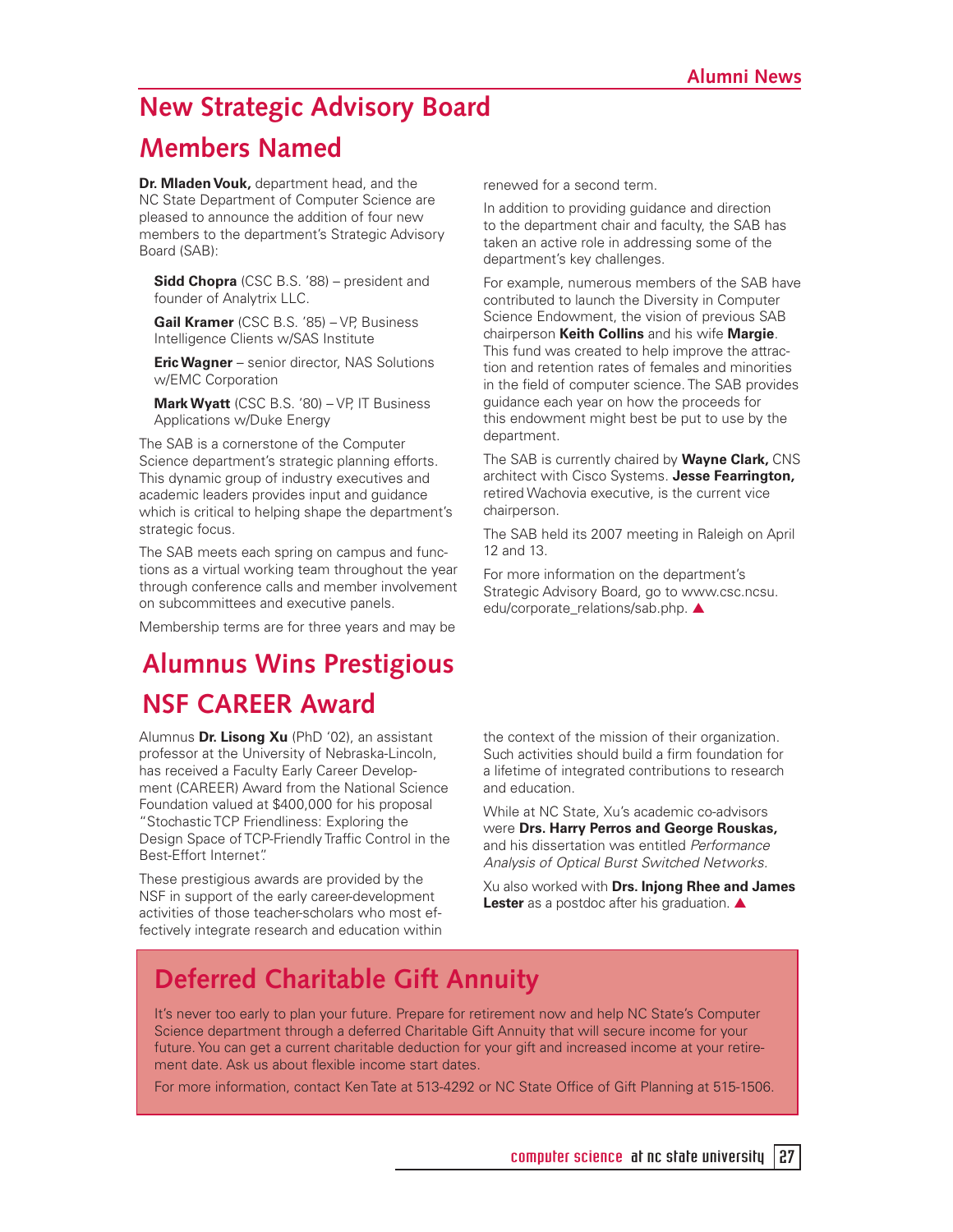#### **Alumni News**

# **Troy Tolle—Alumni Achiever**

**Troy Tolle** (BS 1998, MS 2000) is co-founder and chief technology officer of DigitalChalk, "the first 100 percent Web-based system for building and delivering online learning." Tolle started the company in Asheville, NC last year, making use of interests he learned to combine while at NC State—media, learning and technology.



When he was considering where to attend college, Tolle wanted to combine his interest in art with his interest in technology. He looked at several schools and considered a double major in graphic design and computer science. When he was awarded a Caldwell Scholarship, that sealed the decision to choose NC State.

Once on campus, it did not take long for Tolle to get fully involved. After his first semester of Computer Science courses, he became a teaching assistant for the Introduction to Programming course. Tolle also became very active in Campus Crusade for Christ and joined the Phi Delta Theta fraternity. He played a large part in the Computer Science club, ACM/AITP: president for three years and graduate advisor to the club while in graduate school. "Being a part of ACM during the dot-com boom was exciting. Companies were lining up to speak to the members and recruit graduating students," said Tolle. Now he is the one recruiting and offering NC graduates an exciting place to work.

While in graduate school, Tolle was asked to teach the Introduction to Programming course in Java when the department switched from C++ to Java. While he was completing his graduate work in human computer interaction, Bill Scott, former assistant department head, introduced Tolle to the CEO of CrossLogic Corporation, where Tolle became a consultant after graduating from NC State with his MS in 2000.

While with CrossLogic, he helped many companies, organizations and government agencies with software architecture and design, programming and software processes. He helped design and write software for companies like for Sprint, Yellow Transportation, Wachovia, St. Jude's Children's Hospital and the Department of Defense. He has also written and contributed software to the open source community on projects varying from a complete Java framework for role-based access control to frameworks for building MVC software

applications and portlets. In 2005, CrossLogic was bought out by Number Six Software, where Tolle continued to travel around the country mentoring organizations on software practices. After about a year, Tolle decided to leave and form a company with a flagship product called DigitalChalk.

The beginnings of DigitalChalk were in 2005. Tolle was engaged as a consultant to a university to plan a video-based, online learning solution. That solution allowed the university to employ professors from all over the world to contribute to the university and deliver material to students around the globe. After leaving Number Six Software in 2006, Tolle was approached by some investors who had seen his work and were interested in creating a company that delivered next-generation online learning. They commissioned Tolle to build a team and design a new software system that he views as the "YouTube of online learning." One of the unique features of DigitalChalk is that it allows instructors to

synchronize video, slides, and outline points—all through an online interface.

"When I remember Troy, I remember someone who always sees a glass as half

**"Being a part of ACM ... was exciting. Companies were lining up to speak to the members and recruit graduating students."**

full, not half empty," says Carolyn Miller, a faculty member in the CSC department. "Troy is *always* positive. He is enthusiastic and fun to be with. He works hard, and his energy fills the room so everyone is raring to go!"

Growing up, Tolle was never far from technology and learning. His father is a math professor and is "the person that I want to grow up to be," says Tolle. Outside of work, he enjoys all types of outdoor activities, especially hiking and mountain biking, with Laura, his wife of almost two years. Media, technology and learning are still a huge part of Tolle's life, even away from computers and work. Tolle is an avid photographer, shooting everything from weddings to the nature around him. "People just know they are going to get their picture taken when I am around," said Tolle. He is also a devout Christian who is very active in many of the programs and activities at Biltmore Baptist Church, including being one of the photographers for their publications and events. **▲**